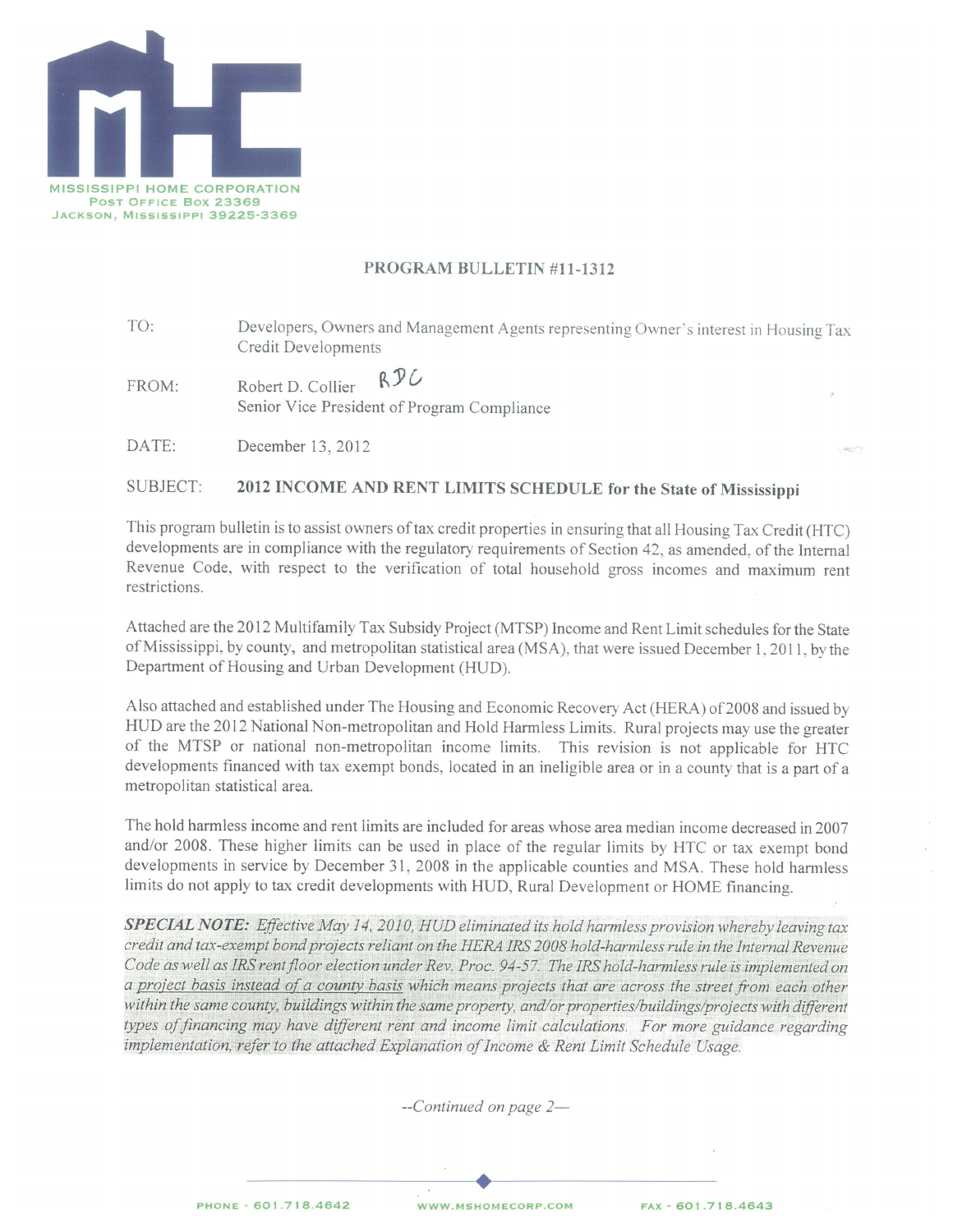Program Bulletin #11-1312 December 13, 2011 Page 2

Please circulate the schedules immediately to the appropriate development site manager(s) as the implementation deadline is January 14, 2012, 45 days of HUD's release date.

For additional information or questions regarding the attached schedule, you may contact the Compliance Division at 601.718.4642.

 $\sim$ 

 $\frac{1}{2}$ 

 $\sim 10^{10}$ 

Attachments

 $\lambda$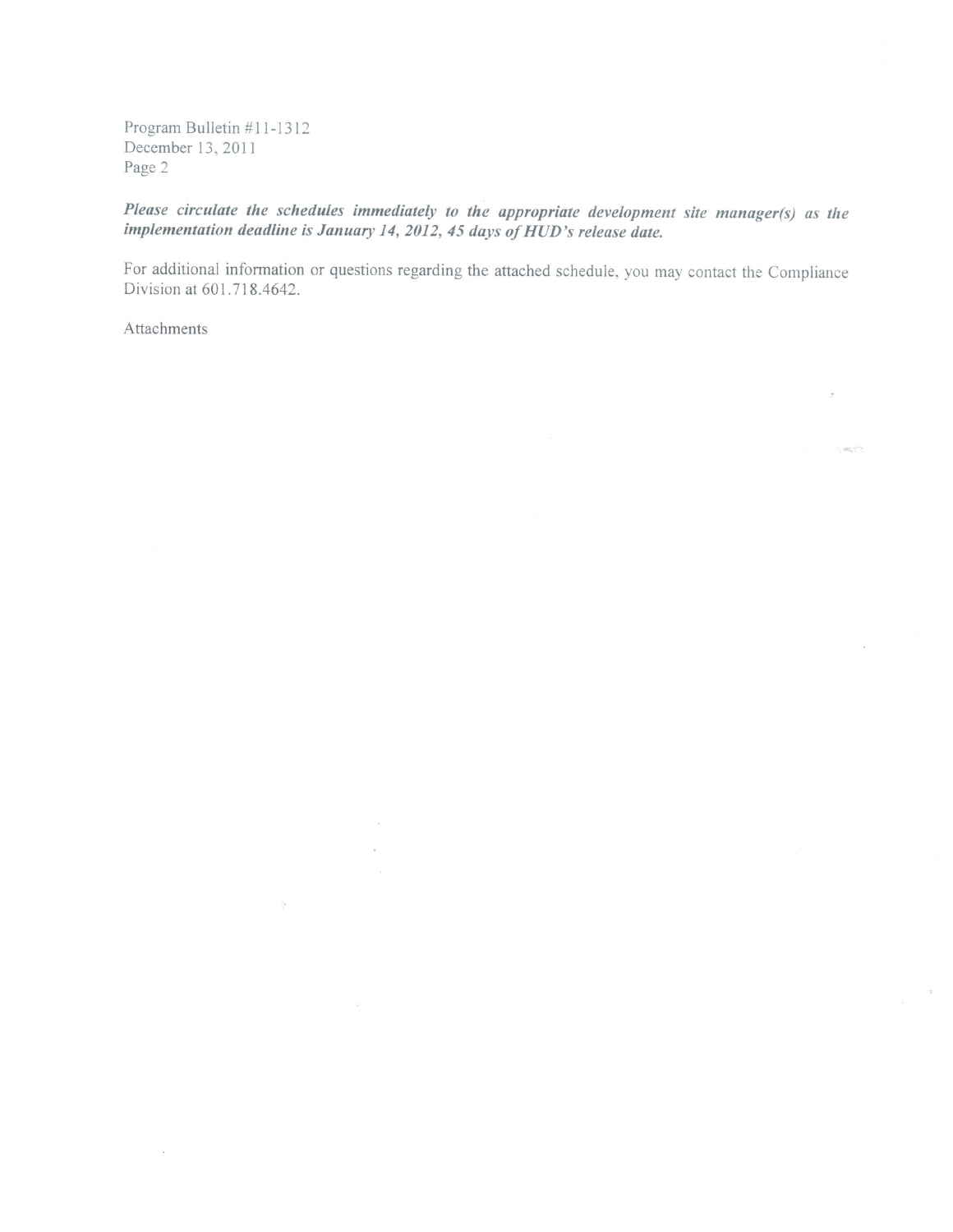**SPECIAL NOTE:** Use of this worksheet is limited only to owners of qualified housing credit development. *Due to the hold* harmless provision of HERA legislation, the development's income and rent limit are protected from a decrease in the Area Median Gross Income. Effective 5/14/2010, owners may compare all applicable income limits sets for each year beginning with the first income limits available at the development's PIS date to determine the highest limit available for use.

The following steps may be used to assist an owner/manager in determining which income and rent limits set *(MTSPs, Hold Harmless or National Non‐Metro)* may be utilized by an owner at his/her tax credit development.<sup>1</sup>

- *Step 1. Enter the placed in service (PIS) date for the first building in the development.*
- *Step 2. Enter "MTSP" on line 2. NOTE: All HTC developments are eligible to utilize the MTSP income and rent limits.*
- *Step 3. Is the date listed in step 1, prior to January 1, 2009 AND is the development located in one of the following counties: (Desoto, Clarke, Grenada, Jones, Lawrence, Lee, Lauderdale, Oktibbeha, or Tunica) If yes, this development may use the Hold Harmless Income Limits to qualify households for the HTC program. Enter "Hold Harmless" on line 3.*

*If no, proceed to step 4.* 

 $\overline{a}$ 

## *Step 4. Is this development located in a qualified "rural" area<sup>2</sup>*

*If yes, this development may use the National Non‐metro Income Limits to qualify households for the HTC program.<sup>3</sup> Enter "National NM" on line 4. Proceed to next question.*

*If no, this development is NOT allowed to use the national non‐metro income limit set to qualify households for the HTC program. Proceed to next question. NOTE: National NM is not applicable for tax‐exempt bond developments.*

*Step 5. Enter on line 5 the answers from lines 2, 3, and 4. 5.*

 *This indicates ALL income and rent limit set(s) available to this development.* 

*Step 6. Enter on line 6 the Fiscal Year for the limits in effect as of the PIS date listed on line 1.*

> *NOTE: If date listed on line #1 is prior to 1/1/2009, enter 2009 on line 6. Otherwise, FY based on date reflected line 1.*

*Step 7. Beginning with the year listed on line 6 and continuing to the present, pull ALL income and rent limit sets available for use at the development as listed on line 5. Enter on line 7 the highest income limit set and year*  $reviewed.$ 

*This is the current applicable income and rent limit set for the development.*

*NOTE: Developments, if applicable, may also refer to its Rent Floor Election for consideration of the highest applicable rent limit.*

*1.*

*2.*

*3.*

|--|





 $^1$  A development is defined by an owner's designation as reported to the IRS on form 8609, line 8b, including the completion and submittal *of the required attachment(s) to the IRS.* 

 $^2$  A rural project is one of which meets the requirements as defined in Section 520 of the Housing Act of 1949. Said developments are *eligible to use the national non‐metro median income as allowed under HERA.*

 $^3$  If development is located in one of the ineligible counties, written approval from MHC is needed before use of the National NM limits.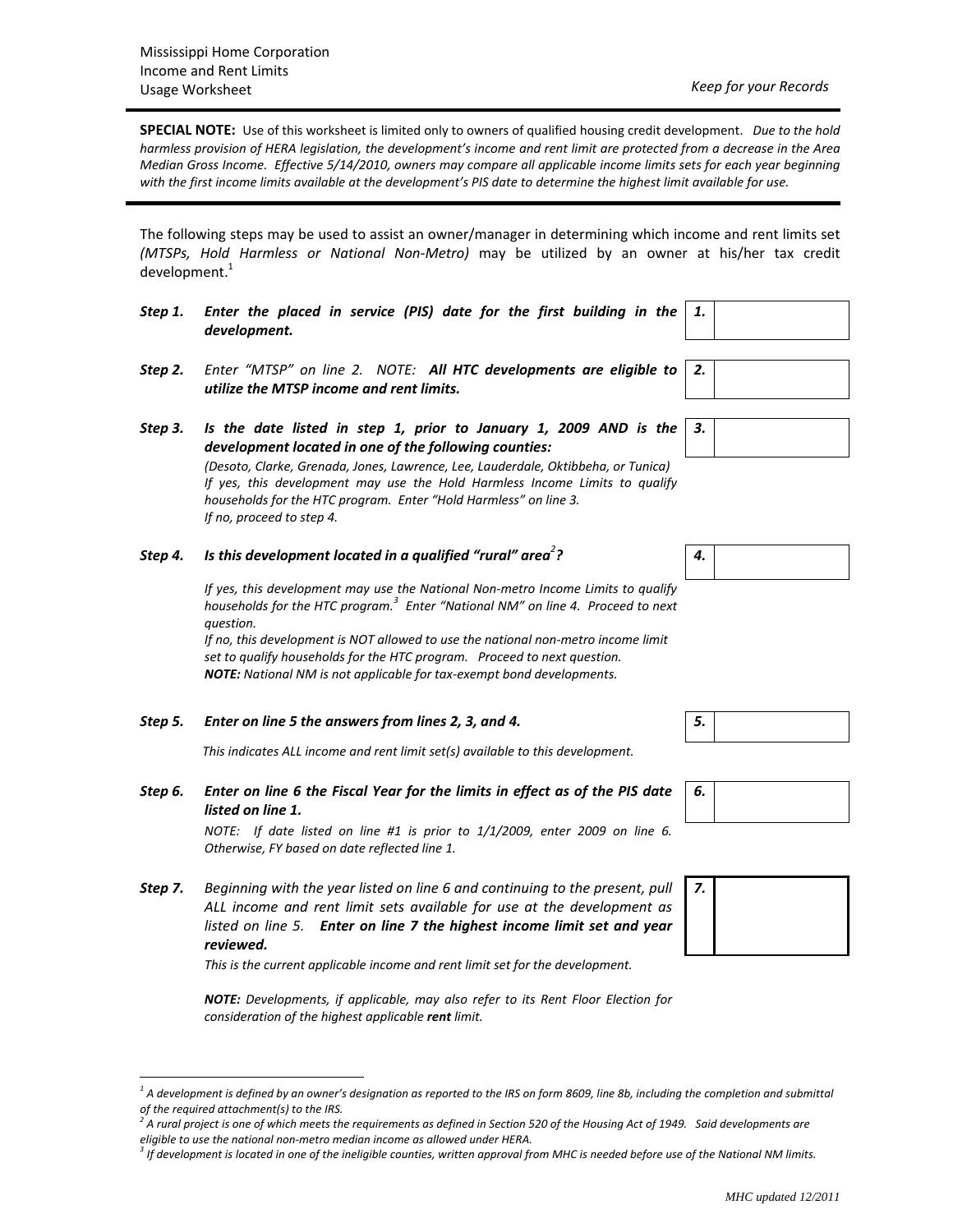| Note: Income Amounts for 1.5 and 4.5 persons are for rent calculation purposes only! |                   |             |             |             |             |             |             |             |                  |                  |             |
|--------------------------------------------------------------------------------------|-------------------|-------------|-------------|-------------|-------------|-------------|-------------|-------------|------------------|------------------|-------------|
|                                                                                      | PERCENT OF MEDIAN | 1 PERSON    | 1.5 PERSONS | 2 PERSONS   | 3 PERSONS   | 4 PERSONS   | 4.5 PERSONS | 5 PERSONS   | 6 PERSONS        | 7 PERSONS        | 8 PERSONS   |
| Gulfport-Biloxi, MS                                                                  | 50%               | \$19,200.00 | \$20,575.00 | \$21.950.00 | \$24,700.00 | \$27,400.00 | \$28,500.00 | \$29,600.00 | \$31,800.00      | \$34,000.00      | \$36,200.00 |
| MFI \$54,800                                                                         | 60%               | \$23,040.00 | \$24,690.00 | \$26,340.00 | \$29,640.00 | \$32,880.00 | \$34,200.00 | \$35,520.00 | \$38,160.00      | \$40,800.00      | \$43,440.00 |
| <b>MAXIMUM RENT AT</b>                                                               |                   |             |             |             |             |             |             |             |                  |                  |             |
| 50%                                                                                  |                   | \$480.00    | \$514.00    | \$548.00    | \$617.00    | \$685.00    | \$712.00    | \$740.00    | \$795.00         | \$850.00         | \$905.00    |
| 60%                                                                                  |                   | \$576.00    | \$617.00    | \$658.00    | \$741.00    | \$822.00    | \$855.00    | \$888.00    | \$954.00         | \$1,020.00       | \$1,086.00  |
| Hattiesburg, MS                                                                      | PERCENT OF MEDIAN | 1 PERSON    | 1.5 PERSONS | 2 PERSONS   | 3 PERSONS   | 4 PERSONS   | 4.5 PERSONS | 5 PERSONS   | 6 PERSONS        | <b>7 PERSONS</b> | 8 PERSONS   |
| MFI \$50,200                                                                         | 50%               | \$17,600.00 | \$18,850.00 | \$20,100.00 | \$22,600.00 | \$25,100.00 | \$26,125.00 | \$27,150.00 | \$29,150.00      | \$31,150.00      | \$33,150.00 |
|                                                                                      | 60%               | \$21,120.00 | \$22,620.00 | \$24,120.00 | \$27,120.00 | \$30,120.00 | \$31,350.00 | \$32,580.00 | \$34,980.00      | \$37,380.00      | \$39,780.00 |
| MAXIMUM RENT AT                                                                      |                   |             |             |             |             |             |             |             |                  |                  |             |
| 50%                                                                                  |                   | \$440.00    | \$471.00    | \$502.00    | \$565.00    | \$627.00    | \$653.00    | \$678.00    | \$728.00         | \$778.00         | \$828.00    |
| 60%                                                                                  |                   | \$528.00    | \$565.00    | \$603.00    | \$678.00    | \$753.00    | \$783.00    | \$814.00    | \$874.00         | \$934.00         | \$994.00    |
| Jackson, MS HMFA                                                                     | PERCENT OF MEDIAN | 1 PERSON    | 1.5 PERSONS | 2 PERSONS   | 3 PERSONS   | 4 PERSONS   | 4.5 PERSONS | 5 PERSONS   | 6 PERSONS        | 7 PERSONS        | 8 PERSONS   |
|                                                                                      | 50%               | \$20,600.00 | \$22,075.00 | \$23,550.00 | \$26,500.00 | \$29,400.00 | \$30,600.00 | \$31,800.00 | \$34,150.00      | \$36,500.00      | \$38,850.00 |
| MFI \$58,800                                                                         | 60%               | \$24,720.00 | \$26,490.00 | \$28,260.00 | \$31,800.00 | \$35,280.00 | \$36,720.00 | \$38,160.00 | \$40,980.00      | \$43,800.00      | \$46,620.00 |
| <b>MAXIMUM RENT AT</b>                                                               |                   |             |             |             |             |             |             |             |                  |                  |             |
| 50%                                                                                  |                   | \$515.00    | \$551.00    | \$588.00    | \$662.00    | \$735.00    | \$765.00    | \$795.00    | \$853.00         | \$912.00         | \$971.00    |
| 60%                                                                                  |                   | \$618.00    | \$662.00    | \$706.00    | \$795.00    | \$882.00    | \$918.00    | \$954.00    | \$1,024.00       | \$1,095.00       | \$1,165.00  |
| <b>Simpson County, MS HMFA</b>                                                       | PERCENT OF MEDIAN | 1 PERSON    | 1.5 PERSONS | 2 PERSONS   | 3 PERSONS   | 4 PERSONS   | 4.5 PERSONS | 5 PERSONS   | 6 PERSONS        | 7 PERSONS        | 8 PERSONS   |
|                                                                                      |                   |             |             |             |             |             |             |             |                  |                  |             |
|                                                                                      | 50%               | \$15,850.00 | \$16,975.00 | \$18,100.00 | \$20,350.00 | \$22,600.00 | \$23,525.00 | \$24,450.00 | \$26,250.00      | \$28,050.00      | \$29,850.00 |
| MFI \$45,200                                                                         | 60%               | \$19,020.00 | \$20,370.00 | \$21,720.00 | \$24,420.00 | \$27,120.00 | \$28,230.00 | \$29,340.00 | \$31,500.00      | \$33,660.00      | \$35,820.00 |
| <b>MAXIMUM RENT AT</b>                                                               |                   |             |             |             |             |             |             |             |                  |                  |             |
| 50%                                                                                  |                   | \$396.00    | \$424.00    | \$452.00    | \$508.00    | \$565.00    | \$588.00    | \$611.00    | \$656.00         | \$701.00         | \$746.00    |
| 60%                                                                                  |                   | \$475.00    | \$509.00    | \$543.00    | \$610.00    | \$678.00    | \$705.00    | \$733.00    | \$787.00         | \$841.00         | \$895.00    |
| <b>Marshall County, MS HMFA</b>                                                      | PERCENT OF MEDIAN | 1 PERSON    | 1.5 PERSONS | 2 PERSONS   | 3 PERSONS   | 4 PERSONS   | 4.5 PERSONS | 5 PERSONS   | 6 PERSONS        | 7 PERSONS        | 8 PERSONS   |
|                                                                                      | 50%               | \$16,100.00 | \$17,250.00 | \$18,400.00 | \$20,700.00 | \$23,000.00 | \$23,925.00 | \$24,850.00 | \$26,700.00      | \$28,550.00      | \$30,400.00 |
| MFI \$43,800                                                                         | 60%               | \$19,320.00 | \$20,700.00 | \$22,080.00 | \$24,840.00 | \$27,600.00 | \$28,710.00 | \$29,820.00 | \$32,040.00      | \$34,260.00      | \$36,480.00 |
| <b>MAXIMUM RENT AT</b>                                                               |                   |             |             |             |             |             |             |             |                  |                  |             |
| 50%                                                                                  |                   | \$402.00    | \$431.00    | \$460.00    | \$517.00    | \$575.00    | \$598.00    | \$621.00    | \$667.00         | \$713.00         | \$760.00    |
| 60%                                                                                  |                   | \$483.00    | \$517.00    | \$552.00    | \$621.00    | \$690.00    | \$717.00    | \$745.00    | \$801.00         | \$856.00         | \$912.00    |
| <b>Memphis, TN-MS-AR HMFA</b>                                                        | PERCENT OF MEDIAN | 1 PERSON    | 1.5 PERSONS | 2 PERSONS   | 3 PERSONS   | 4 PERSONS   | 4.5 PERSONS | 5 PERSONS   | <b>6 PERSONS</b> | <b>7 PERSONS</b> | 8 PERSONS   |
|                                                                                      | 50%               | \$20,700.00 | \$22,175.00 | \$23,650.00 | \$26,600.00 | \$29,550.00 | \$30,750.00 | \$31,950.00 | \$34,300.00      | \$36,650.00      | \$39,050.00 |
| MFI \$59,100                                                                         | 60%               | \$24,840.00 | \$26,610.00 | \$28,380.00 | \$31,920.00 | \$35,460.00 | \$36,900.00 | \$38,340.00 | \$41,160.00      | \$43,980.00      | \$46,860.00 |
| <b>MAXIMUM RENT AT</b>                                                               |                   |             |             |             |             |             |             |             |                  |                  |             |
| 50%                                                                                  |                   | \$517.00    | \$554.00    | \$591.00    | \$665.00    | \$738.00    | \$768.00    | \$798.00    | \$857.00         | \$916.00         | \$976.00    |
| 60%                                                                                  |                   | \$621.00    | \$665.00    | \$709.00    | \$798.00    | \$886.00    | \$922.00    | \$958.00    | \$1,029.00       | \$1,099.00       | \$1,171.00  |
| <b>Tate County, MS HMFA</b>                                                          | PERCENT OF MEDIAN | 1 PERSON    | 1.5 PERSONS | 2 PERSONS   | 3 PERSONS   | 4 PERSONS   | 4.5 PERSONS | 5 PERSONS   | 6 PERSONS        | 7 PERSONS        | 8 PERSONS   |
|                                                                                      | 50%               | \$16,600.00 | \$17,800.00 | \$19,000.00 | \$21,350.00 | \$23,700.00 | \$24,650.00 | \$25,600.00 | \$27,500.00      | \$29,400.00      | \$31,300.00 |
| MFI \$46,700                                                                         | 60%               | \$19,920.00 | \$21,360.00 | \$22,800.00 | \$25,620.00 | \$28,440.00 | \$29,580.00 | \$30,720.00 | \$33,000.00      | \$35,280.00      | \$37,560.00 |
| <b>MAXIMUM RENT AT</b>                                                               |                   |             |             |             |             |             |             |             |                  |                  |             |
| 50%                                                                                  |                   | \$415.00    | \$445.00    | \$475.00    | \$533.00    | \$592.00    | \$616.00    | \$640.00    | \$687.00         | \$735.00         | \$782.00    |
| 60%                                                                                  |                   | \$498.00    | \$534.00    | \$570.00    | \$640.00    | \$711.00    | \$739.00    | \$768.00    | \$825.00         | \$882.00         | \$939.00    |
| <b>Tunica County, MS HMFA</b>                                                        | PERCENT OF MEDIAN | 1 PERSON    | 1.5 PERSONS | 2 PERSONS   | 3 PERSONS   | 4 PERSONS   | 4.5 PERSONS | 5 PERSONS   | 6 PERSONS        | 7 PERSONS        | 8 PERSONS   |
|                                                                                      | 50%               | \$16,100.00 | \$17,250.00 | \$18,400.00 | \$20,700.00 | \$23,000.00 | \$23,925.00 | \$24,850.00 | \$26,700.00      | \$28,550.00      | \$30,400.00 |
| MFI \$31.900                                                                         | 60%               | \$19,320.00 | \$20,700.00 | \$22,080.00 | \$24,840.00 | \$27,600.00 | \$28,710.00 | \$29,820.00 | \$32,040.00      | \$34,260.00      | \$36,480.00 |
| <b>MAXIMUM RENT AT</b>                                                               |                   |             |             |             |             |             |             |             |                  |                  |             |
| 50%                                                                                  |                   | \$402.00    | \$431.00    | \$460.00    | \$517.00    | \$575.00    | \$598.00    | \$621.00    | \$667.00         | \$713.00         | \$760.00    |
| 60%                                                                                  |                   | \$483.00    | \$517.00    | \$552.00    | \$621.00    | \$690.00    | \$717.00    | \$745.00    | \$801.00         | \$856.00         | \$912.00    |
| Pascagoula, MS MSA                                                                   | PERCENT OF MEDIAN | 1 PERSON    | 1.5 PERSONS | 2 PERSONS   | 3 PERSONS   | 4 PERSONS   | 4.5 PERSONS | 5 PERSONS   | 6 PERSONS        | 7 PERSONS        | 8 PERSONS   |
|                                                                                      | 50%               | \$20.450.00 | \$21,925.00 | \$23,400.00 | \$26,300.00 | \$29,200.00 | \$30,375.00 | \$31,550.00 | \$33,900.00      | \$36,250.00      | \$38,550.00 |
| MFI \$58,400                                                                         | 60%               | \$24,540.00 | \$26,310.00 | \$28,080.00 | \$31,560.00 | \$35,040.00 | \$36,450.00 | \$37,860.00 | \$40,680.00      | \$43,500.00      | \$46,260.00 |
| MAXIMUM RENT AT                                                                      |                   |             |             |             |             |             |             |             |                  |                  |             |
| 50%                                                                                  |                   | \$511.00    | \$548.00    | \$585.00    | \$657.00    | \$730.00    | \$759.00    | \$788.00    | \$847.00         | \$906.00         | \$963.00    |
| 60%                                                                                  |                   | \$613.00    | \$657.00    | \$702.00    | \$789.00    | \$876.00    | \$911.00    | \$946.00    | \$1,017.00       | \$1.087.00       | \$1.156.00  |
| <b>ADAMS CO.</b>                                                                     | PERCENT OF MEDIAN | 1 PERSON    | 1.5 PERSONS | 2 PERSONS   | 3 PERSONS   | 4 PERSONS   | 4.5 PERSONS | 5 PERSONS   | 6 PERSONS        | 7 PERSONS        | 8 PERSONS   |
|                                                                                      | 50%               | \$14,800.00 | \$15,850.00 | \$16,900.00 | \$19,000.00 | \$21,100.00 | \$21,950.00 | \$22,800.00 | \$24,500.00      | \$26,200.00      | \$27,900.00 |
| MFI \$38,000                                                                         | 60%               | \$17,760.00 | \$19,020.00 | \$20,280.00 | \$22,800.00 | \$25,320.00 | \$26,340.00 | \$27,360.00 | \$29,400.00      | \$31,440.00      | \$33,480.00 |
| MAXIMUM RENT AT                                                                      |                   |             |             |             |             |             |             |             |                  |                  |             |
| 50%                                                                                  |                   | \$370.00    | \$396.00    | \$422.00    | \$475.00    | \$527.00    | \$548.00    | \$570.00    | \$612.00         | \$655.00         | \$697.00    |
| 60%                                                                                  |                   | \$444.00    | \$475.00    | \$507.00    | \$570.00    | \$633.00    | \$658.00    | \$684.00    | \$735.00         | \$786.00         | \$837.00    |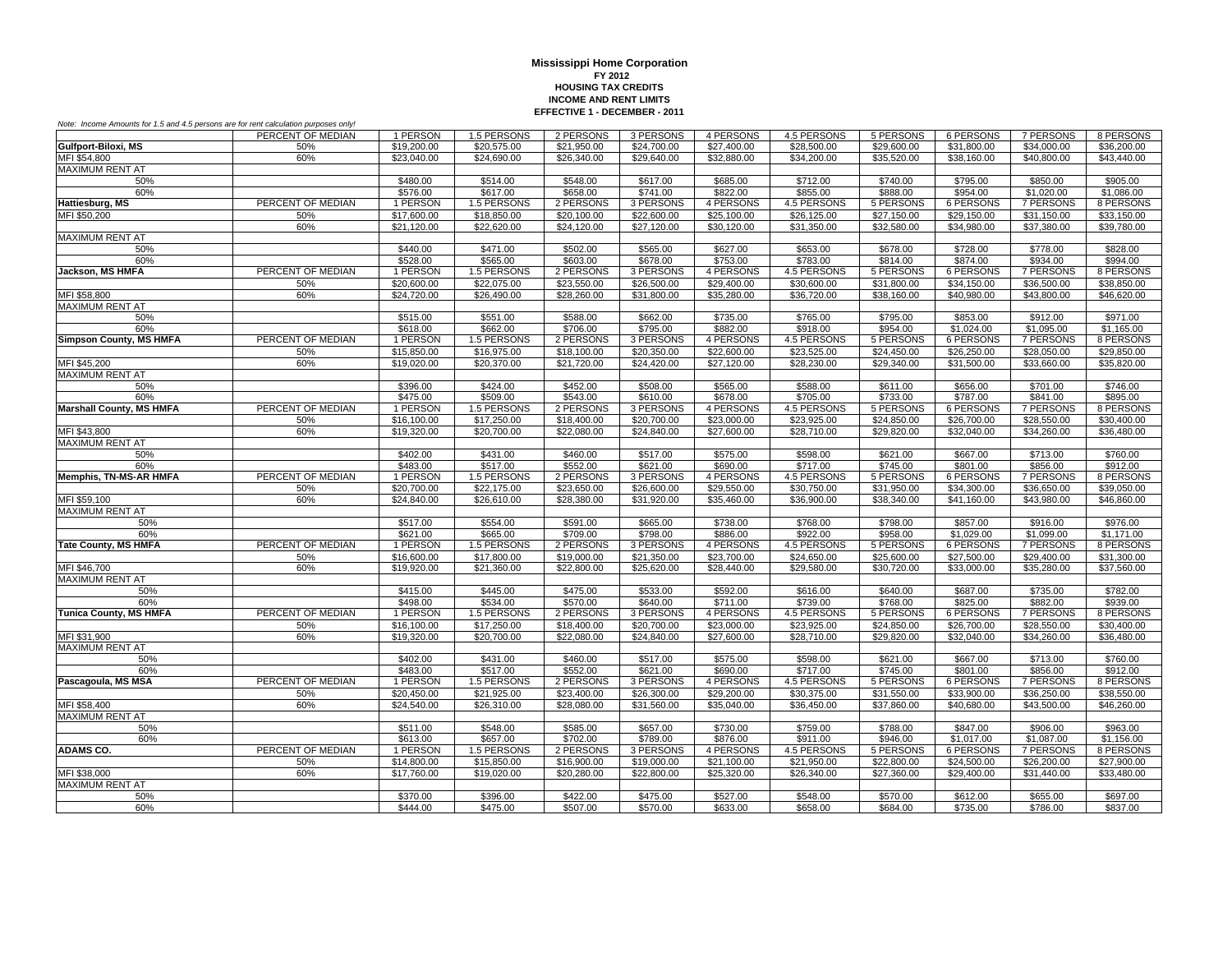| Note: Income Amounts for 1.5 and 4.5 persons are for rent calculation purposes only! |                   |                            |                            |                            |                            |                                        |                            |                            |                            |                            |                            |
|--------------------------------------------------------------------------------------|-------------------|----------------------------|----------------------------|----------------------------|----------------------------|----------------------------------------|----------------------------|----------------------------|----------------------------|----------------------------|----------------------------|
| <b>ALCORN CO.</b>                                                                    | PERCENT OF MEDIAN | 1 PERSON                   | 1.5 PERSONS                | 2 PERSONS                  | 3 PERSONS                  | 4 PERSONS                              | 4.5 PERSONS                | 5 PERSONS                  | 6 PERSONS                  | 7 PERSONS                  | 8 PERSONS                  |
|                                                                                      | 50%               | \$16,450.00                | \$17,625.00                | \$18,800.00                | \$21.150.00                | \$23,500.00                            | \$24,450.00                | \$25,400.00                | \$27,300.00                | \$29.150.00                | \$31.050.00                |
| MFI \$47,000                                                                         | 60%               | \$19,740.00                | \$21,150.00                | \$22,560.00                | \$25,380.00                | \$28,200.00                            | \$29,340.00                | \$30,480.00                | \$32,760.00                | \$34,980.00                | \$37,260.00                |
| MAXIMUM RENT AT                                                                      |                   |                            |                            |                            |                            |                                        |                            |                            |                            |                            |                            |
| 50%                                                                                  |                   | \$411.00                   | \$440.00                   | \$470.00                   | \$528.00                   | \$587.00                               | \$611.00                   | \$635.00                   | \$682.00                   | \$728.00                   | \$776.00                   |
| 60%                                                                                  |                   | \$493.00                   | \$528.00                   | \$564.00                   | \$634.00                   | \$705.00                               | \$733.00                   | \$762.00                   | \$819.00                   | \$874.00                   | \$931.00                   |
| <b>AMITE CO.</b>                                                                     | PERCENT OF MEDIAN | 1 PERSON                   | 1.5 PERSONS                | 2 PERSONS                  | 3 PERSONS                  | 4 PERSONS                              | 4.5 PERSONS                | 5 PERSONS                  | <b>6 PERSONS</b>           | 7 PERSONS                  | 8 PERSONS                  |
| MFI \$35,100                                                                         | 50%<br>60%        | \$14,800.00<br>\$17,760.00 | \$15,850.00<br>\$19,020.00 | \$16,900.00<br>\$20,280.00 | \$19,000.00<br>\$22,800.00 | $\overline{$21,100.00}$<br>\$25,320.00 | \$21,950.00<br>\$26,340.00 | \$22,800.00<br>\$27,360.00 | \$24,500.00<br>\$29,400.00 | \$26,200.00<br>\$31,440.00 | \$27,900.00<br>\$33,480.00 |
| <b>MAXIMUM RENT AT</b>                                                               |                   |                            |                            |                            |                            |                                        |                            |                            |                            |                            |                            |
| 50%                                                                                  |                   | \$370.00                   | \$396.00                   | \$422.00                   | \$475.00                   | \$527.00                               | \$548.00                   | \$570.00                   | \$612.00                   | \$655.00                   | \$697.00                   |
| 60%                                                                                  |                   | \$444.00                   | \$475.00                   | \$507.00                   | \$570.00                   | \$633.00                               | \$658.00                   | \$684.00                   | \$735.00                   | \$786.00                   | \$837.00                   |
| <b>ATTALA CO.</b>                                                                    | PERCENT OF MEDIAN | 1 PERSON                   | 1.5 PERSONS                | 2 PERSONS                  | 3 PERSONS                  | 4 PERSONS                              | 4.5 PERSONS                | 5 PERSONS                  | <b>6 PERSONS</b>           | <b>7 PERSONS</b>           | 8 PERSONS                  |
|                                                                                      | 50%               | \$14,800.00                | \$15,850.00                | \$16,900.00                | \$19,000.00                | \$21,100.00                            | \$21,950.00                | \$22,800.00                | \$24,500.00                | \$26,200.00                | \$27,900.00                |
| MFI \$40,800                                                                         | 60%               | \$17,760.00                | \$19,020.00                | \$20,280.00                | \$22,800.00                | \$25,320.00                            | \$26,340.00                | \$27,360.00                | \$29,400.00                | \$31,440.00                | \$33,480.00                |
| MAXIMUM RENT AT                                                                      |                   |                            |                            |                            |                            |                                        |                            |                            |                            |                            |                            |
| 50%                                                                                  |                   | \$370.00                   | \$396.00                   | \$422.00                   | \$475.00                   | \$527.00                               | \$548.00                   | \$570.00                   | \$612.00                   | \$655.00                   | \$697.00                   |
| 60%                                                                                  |                   | \$444.00                   | \$475.00                   | \$507.00                   | \$570.00                   | \$633.00                               | \$658.00                   | \$684.00                   | \$735.00                   | \$786.00                   | \$837.00                   |
| <b>BENTON CO.</b>                                                                    | PERCENT OF MEDIAN | 1 PERSON                   | 1.5 PERSONS                | 2 PERSONS                  | 3 PERSONS                  | 4 PERSONS                              | 4.5 PERSONS                | 5 PERSONS                  | <b>6 PERSONS</b>           | 7 PERSONS                  | 8 PERSONS                  |
|                                                                                      | 50%               | \$14,800.00                | \$15,850.00                | \$16,900.00                | \$19,000.00                | \$21,100.00                            | \$21.950.00                | \$22,800.00                | \$24,500.00                | \$26,200.00                | \$27,900.00                |
| MFI \$38,500                                                                         | 60%               | \$17,760.00                | \$19,020.00                | \$20,280.00                | \$22,800.00                | \$25,320.00                            | \$26,340.00                | \$27,360.00                | \$29,400.00                | \$31,440.00                | \$33,480.00                |
| <b>MAXIMUM RENT AT</b>                                                               |                   |                            |                            |                            |                            |                                        |                            |                            |                            |                            |                            |
| 50%                                                                                  |                   | \$370.00<br>\$444.00       | \$396.00<br>\$475.00       | \$422.00<br>\$507.00       | \$475.00<br>\$570.00       | \$527.00<br>\$633.00                   | \$548.00<br>\$658.00       | \$570.00<br>\$684.00       | \$612.00<br>\$735.00       | \$655.00                   | \$697.00<br>\$837.00       |
| 60%<br><b>BOLIVAR CO.</b>                                                            | PERCENT OF MEDIAN | 1 PERSON                   | 1.5 PERSONS                | 2 PERSONS                  | 3 PERSONS                  | 4 PERSONS                              | 4.5 PERSONS                | 5 PERSONS                  | 6 PERSONS                  | \$786.00<br>7 PERSONS      | 8 PERSONS                  |
|                                                                                      | 50%               | \$14,800.00                | \$15,850.00                | \$16,900.00                | \$19,000.00                | \$21,100.00                            | \$21,950.00                | \$22,800.00                | \$24,500.00                | \$26,200.00                | \$27,900.00                |
| MFI \$34.000                                                                         | 60%               | \$17,760.00                | \$19,020,00                | \$20,280.00                | \$22,800.00                | \$25,320.00                            | \$26,340.00                | \$27,360.00                | \$29,400.00                | \$31,440.00                | \$33,480.00                |
| <b>MAXIMUM RENT AT</b>                                                               |                   |                            |                            |                            |                            |                                        |                            |                            |                            |                            |                            |
| 50%                                                                                  |                   | \$370.00                   | \$396.00                   | \$422.00                   | \$475.00                   | \$527.00                               | \$548.00                   | \$570.00                   | \$612.00                   | \$655.00                   | \$697.00                   |
| 60%                                                                                  |                   | \$444.00                   | \$475.00                   | \$507.00                   | \$570.00                   | \$633.00                               | \$658.00                   | \$684.00                   | \$735.00                   | \$786.00                   | \$837.00                   |
| <b>CALHOUN CO.</b>                                                                   | PERCENT OF MEDIAN | 1 PERSON                   | 1.5 PERSONS                | 2 PERSONS                  | 3 PERSONS                  | 4 PERSONS                              | 4.5 PERSONS                | 5 PERSONS                  | <b>6 PERSONS</b>           | <b>7 PERSONS</b>           | 8 PERSONS                  |
|                                                                                      | 50%               | \$14,800.00                | \$15,850.00                | \$16,900.00                | \$19,000.00                | \$21,100.00                            | \$21,950.00                | \$22,800.00                | \$24,500.00                | \$26,200.00                | \$27,900.00                |
| MFI \$35,100                                                                         | 60%               | \$17,760.00                | \$19,020.00                | \$20,280.00                | \$22,800.00                | \$25,320.00                            | \$26,340.00                | \$27,360.00                | \$29,400.00                | \$31,440.00                | \$33,480.00                |
| <b>MAXIMUM RENT AT</b>                                                               |                   |                            |                            |                            |                            |                                        |                            |                            |                            |                            |                            |
| 50%                                                                                  |                   | \$370.00                   | \$396.00                   | \$422.00                   | \$475.00                   | \$527.00                               | \$548.00                   | \$570.00                   | \$612.00                   | \$655.00                   | \$697.00                   |
| 60%                                                                                  |                   | \$444.00                   | \$475.00                   | \$507.00                   | \$570.00                   | \$633.00                               | \$658.00                   | \$684.00                   | \$735.00                   | \$786.00                   | \$837.00                   |
| <b>CARROLL CO.</b>                                                                   | PERCENT OF MEDIAN | 1 PERSON                   | 1.5 PERSONS                | 2 PERSONS                  | 3 PERSONS                  | 4 PERSONS                              | 4.5 PERSONS                | 5 PERSONS                  | <b>6 PERSONS</b>           | 7 PERSONS                  | 8 PERSONS                  |
|                                                                                      | 50%               | \$15,150.00                | \$16,225.00                | \$17,300.00                | \$19,450.00                | \$21,600.00                            | \$22,475.00                | \$23,350.00                | \$25,100.00                | \$26,800.00                | \$28,550.00                |
| MFI \$38,400<br><b>MAXIMUM RENT AT</b>                                               | 60%               | \$18,180.00                | \$19,470.00                | \$20,760.00                | \$23,340.00                | \$25,920.00                            | \$26,970.00                | \$28,020.00                | \$30,120.00                | \$32,160.00                | \$34,260.00                |
| 50%                                                                                  |                   | \$378.00                   | \$405.00                   | \$432.00                   | \$486.00                   | \$540.00                               | \$561.00                   | \$583.00                   | \$627.00                   | \$670.00                   | \$713.00                   |
| 60%                                                                                  |                   | \$454.00                   | \$486.00                   | \$519.00                   | \$583.00                   | \$648.00                               | \$674.00                   | \$700.00                   | \$753.00                   | \$804.00                   | \$856.00                   |
| <b>CHICKASAW CO.</b>                                                                 | PERCENT OF MEDIAN | 1 PERSON                   | 1.5 PERSONS                | 2 PERSONS                  | 3 PERSONS                  | 4 PERSONS                              | 4.5 PERSONS                | 5 PERSONS                  | 6 PERSONS                  | <b>7 PERSONS</b>           | 8 PERSONS                  |
|                                                                                      | 50%               | \$15,800.00                | \$16,925.00                | \$18,050.00                | \$20,300.00                | \$22,550.00                            | \$23,475.00                | \$24,400.00                | \$26,200.00                | \$28,000.00                | \$29,800.00                |
| MFI \$45.100                                                                         | 60%               | \$18,960.00                | \$20,310.00                | \$21,660.00                | \$24,360.00                | \$27,060.00                            | \$28,170.00                | \$29,280.00                | \$31,440.00                | \$33,600.00                | \$35,760.00                |
| <b>MAXIMUM RENT AT</b>                                                               |                   |                            |                            |                            |                            |                                        |                            |                            |                            |                            |                            |
| 50%                                                                                  |                   | \$395.00                   | \$423.00                   | \$451.00                   | \$507.00                   | \$563.00                               | \$586.00                   | \$610.00                   | \$655.00                   | \$700.00                   | \$745.00                   |
| 60%                                                                                  |                   | \$474.00                   | \$507.00                   | \$541.00                   | \$609.00                   | \$676.00                               | \$704.00                   | \$732.00                   | \$786.00                   | \$840.00                   | \$894.00                   |
| CHOCTAW CO.                                                                          | PERCENT OF MEDIAN | 1 PERSON                   | 1.5 PERSONS                | 2 PERSONS                  | 3 PERSONS                  | 4 PERSONS                              | 4.5 PERSONS                | 5 PERSONS                  | 6 PERSONS                  | <b>7 PERSONS</b>           | 8 PERSONS                  |
|                                                                                      | 50%               | \$14,800.00                | \$15,850.00                | \$16,900.00                | \$19,000.00                | \$21,100.00                            | \$21,950.00                | \$22,800.00                | \$24,500.00                | \$26,200.00                | \$27,900.00                |
| MFI \$41,600                                                                         | 60%               | \$17,760.00                | \$19,020.00                | \$20,280.00                | \$22,800.00                | \$25,320.00                            | \$26,340.00                | \$27,360.00                | \$29,400.00                | \$31,440.00                | \$33,480.00                |
| <b>MAXIMUM RENT AT</b>                                                               |                   |                            | \$396.00                   | \$422.00                   | \$475.00                   | \$527.00                               | \$548.00                   | \$570.00                   | \$612.00                   | \$655.00                   | \$697.00                   |
| 50%<br>60%                                                                           |                   | \$370.00<br>\$444.00       | \$475.00                   | \$507.00                   | \$570.00                   | \$633.00                               | \$658.00                   | \$684.00                   | \$735.00                   | \$786.00                   | \$837.00                   |
| <b>CLAIBORNE CO.</b>                                                                 | PERCENT OF MEDIAN | 1 PERSON                   | 1.5 PERSONS                | 2 PERSONS                  | 3 PERSONS                  | 4 PERSONS                              | 4.5 PERSONS                | 5 PERSONS                  | <b>6 PERSONS</b>           | 7 PERSONS                  | 8 PERSONS                  |
|                                                                                      | 50%               | \$14,800.00                | \$15,850.00                | \$16,900.00                | \$19,000.00                | \$21,100.00                            | \$21.950.00                | \$22,800.00                | \$24,500.00                | \$26,200.00                | \$27.900.00                |
| MFI \$31,400                                                                         | 60%               | \$17,760.00                | \$19,020,00                | \$20,280.00                | \$22,800.00                | \$25,320.00                            | \$26.340.00                | \$27,360.00                | \$29,400.00                | \$31,440.00                | \$33,480.00                |
| MAXIMUM RENT AT                                                                      |                   |                            |                            |                            |                            |                                        |                            |                            |                            |                            |                            |
| 50%                                                                                  |                   | \$370.00                   | \$396.00                   | \$422.00                   | \$475.00                   | \$527.00                               | \$548.00                   | \$570.00                   | \$612.00                   | \$655.00                   | \$697.00                   |
| 60%                                                                                  |                   | \$444.00                   | \$475.00                   | \$507.00                   | \$570.00                   | \$633.00                               | \$658.00                   | \$684.00                   | \$735.00                   | \$786.00                   | \$837.00                   |
| <b>CLARKE CO.</b>                                                                    | PERCENT OF MEDIAN | 1 PERSON                   | 1.5 PERSONS                | 2 PERSONS                  | 3 PERSONS                  | 4 PERSONS                              | 4.5 PERSONS                | 5 PERSONS                  | <b>6 PERSONS</b>           | <b>7 PERSONS</b>           | 8 PERSONS                  |
|                                                                                      | 50%               | \$14,900.00                | \$15,950.00                | \$17,000.00                | \$19,150.00                | \$21,250.00                            | \$22,100.00                | \$22,950.00                | \$24,650.00                | \$26,350.00                | \$28,050.00                |
| MFI \$42,500                                                                         | 60%               | \$17,880.00                | \$19,140.00                | \$20,400.00                | \$22,980.00                | \$25,500.00                            | \$26,520.00                | \$27,540.00                | \$29,580.00                | \$31,620.00                | \$33,660.00                |
| <b>MAXIMUM RENT AT</b>                                                               |                   |                            |                            |                            |                            |                                        |                            |                            |                            |                            |                            |
| 50%                                                                                  |                   | \$372.00                   | \$398.00                   | \$425.00                   | \$478.00                   | \$531.00                               | \$552.00                   | \$573.00                   | \$616.00                   | \$658.00                   | \$701.00                   |
| 60%                                                                                  |                   | \$447.00                   | \$478.00                   | \$510.00                   | \$574.00                   | \$637.00                               | \$663.00                   | \$688.00                   | \$739.00                   | \$790.00                   | \$841.00                   |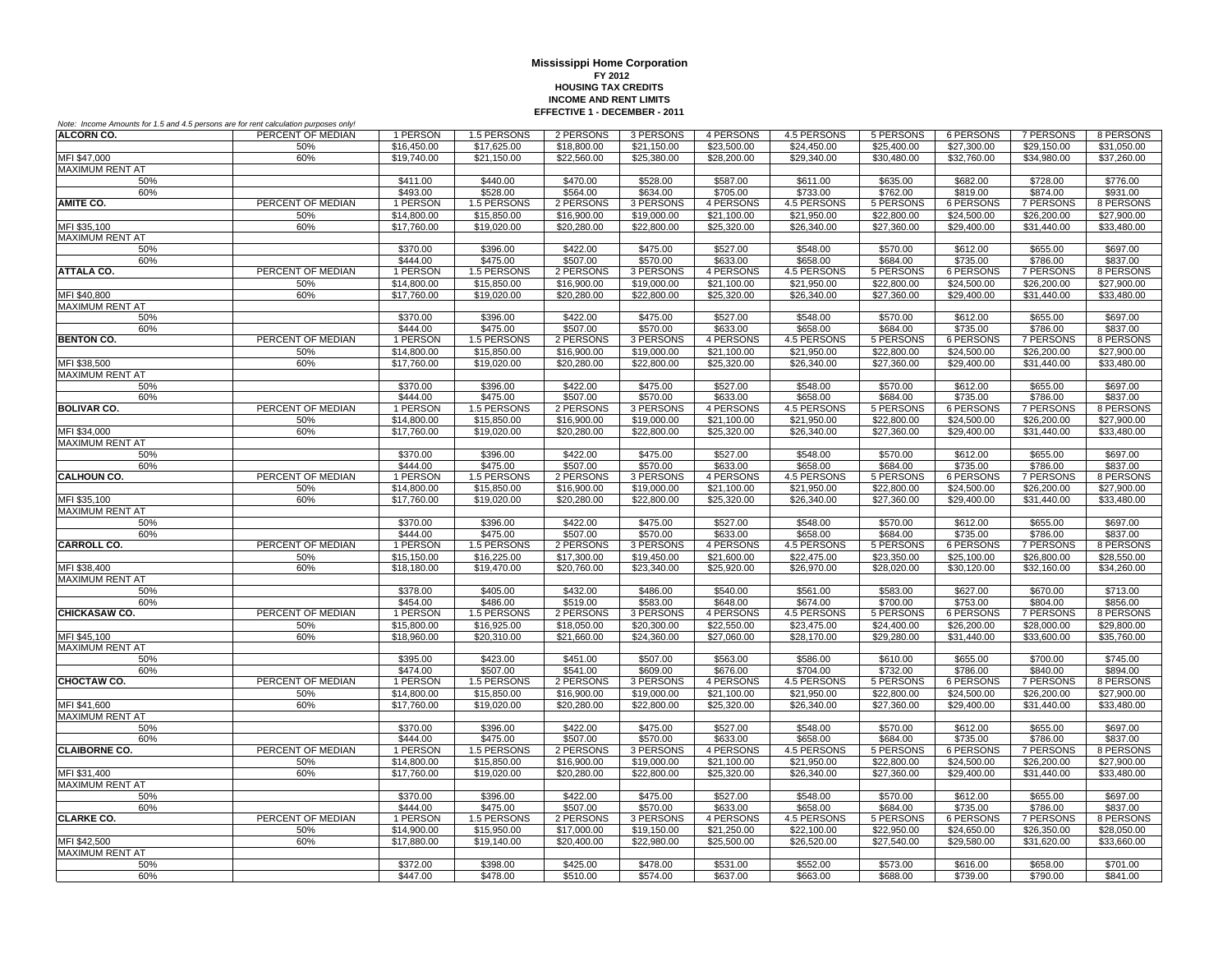| Note: Income Amounts for 1.5 and 4.5 persons are for rent calculation purposes only! |                   |                      |                                |                            |             |                            |                         |                  |                            |                              |             |
|--------------------------------------------------------------------------------------|-------------------|----------------------|--------------------------------|----------------------------|-------------|----------------------------|-------------------------|------------------|----------------------------|------------------------------|-------------|
| CLAY CO.                                                                             | PERCENT OF MEDIAN | 1 PERSON             | 1.5 PERSONS                    | 2 PERSONS                  | 3 PERSONS   | 4 PERSONS                  | 4.5 PERSONS             | 5 PERSONS        | 6 PERSONS                  | 7 PERSONS                    | 8 PERSONS   |
|                                                                                      | 50%               | \$14,800.00          | \$15,850.00                    | \$16,900.00                | \$19,000.00 | \$21.100.00                | \$21.950.00             | \$22,800.00      | \$24,500.00                | \$26,200.00                  | \$27,900.00 |
| MFI \$39,900                                                                         | 60%               | \$17,760.00          | \$19,020.00                    | \$20,280.00                | \$22,800.00 | \$25,320.00                | \$26,340.00             | \$27,360.00      | \$29,400.00                | \$31,440.00                  | \$33,480.00 |
| MAXIMUM RENT AT                                                                      |                   |                      |                                |                            |             |                            |                         |                  |                            |                              |             |
| 50%                                                                                  |                   | \$370.00             | \$396.00                       | \$422.00                   | \$475.00    | \$527.00                   | \$548.00                | \$570.00         | \$612.00                   | \$655.00                     | \$697.00    |
| 60%                                                                                  |                   | \$444.00             | \$475.00                       | \$507.00                   | \$570.00    | \$633.00                   | \$658.00                | \$684.00         | \$735.00                   | \$786.00                     | \$837.00    |
| <b>COAHOMA CO.</b>                                                                   | PERCENT OF MEDIAN | 1 PERSON             | 1.5 PERSONS                    | 2 PERSONS                  | 3 PERSONS   | 4 PERSONS                  | 4.5 PERSONS             | 5 PERSONS        | 6 PERSONS                  | 7 PERSONS                    | 8 PERSONS   |
|                                                                                      | 50%               | \$14,800.00          | \$15,850.00                    | \$16,900.00                | \$19,000.00 | \$21,100.00                | \$21,950.00             | \$22,800.00      | \$24,500.00                | \$26,200.00                  | \$27,900.00 |
| MFI \$30,900                                                                         | 60%               | \$17,760.00          | \$19,020.00                    | \$20,280.00                | \$22,800.00 | \$25,320.00                | \$26,340.00             | \$27,360.00      | \$29,400.00                | \$31,440.00                  | \$33,480.00 |
| <b>MAXIMUM RENT AT</b>                                                               |                   |                      |                                |                            |             |                            |                         |                  |                            |                              |             |
| 50%                                                                                  |                   | \$370.00             | \$396.00                       | \$422.00                   | \$475.00    | \$527.00                   | \$548.00                | \$570.00         | \$612.00                   | \$655.00                     | \$697.00    |
| 60%                                                                                  |                   | \$444.00             | \$475.00                       | \$507.00                   | \$570.00    | \$633.00                   | \$658.00                | \$684.00         | \$735.00                   | \$786.00                     | \$837.00    |
| <b>COVINGTON CO.</b>                                                                 | PERCENT OF MEDIAN | 1 PERSON             | 1.5 PERSONS                    | 2 PERSONS                  | 3 PERSONS   | 4 PERSONS                  | 4.5 PERSONS             | 5 PERSONS        | <b>6 PERSONS</b>           | <b>7 PERSONS</b>             | 8 PERSONS   |
|                                                                                      | 50%               | \$14,800.00          | \$15,850.00                    | \$16,900.00                | \$19,000.00 | \$21,100.00                | \$21,950.00             | \$22,800.00      | \$24,500.00                | \$26,200.00                  | \$27,900.00 |
| MFI \$41.700                                                                         | 60%               | \$17,760.00          | \$19,020,00                    | \$20,280.00                | \$22,800.00 | \$25,320,00                | \$26,340.00             | \$27,360.00      | \$29,400.00                | \$31,440.00                  | \$33,480.00 |
| MAXIMUM RENT AT                                                                      |                   |                      |                                |                            |             |                            |                         |                  |                            |                              |             |
| 50%                                                                                  |                   | \$370.00             | \$396.00                       | \$422.00                   | \$475.00    | \$527.00                   | \$548.00                | \$570.00         | \$612.00                   | \$655.00                     | \$697.00    |
| 60%<br><b>FRANKLIN CO.</b>                                                           | PERCENT OF MEDIAN | \$444.00<br>1 PERSON | \$475.00<br><b>1.5 PERSONS</b> | \$507.00<br>2 PERSONS      | \$570.00    | \$633.00                   | \$658.00<br>4.5 PERSONS | \$684.00         | \$735.00                   | \$786.00<br><b>7 PERSONS</b> | \$837.00    |
|                                                                                      |                   |                      |                                |                            | 3 PERSONS   | 4 PERSONS                  |                         | 5 PERSONS        | 6 PERSONS                  |                              | 8 PERSONS   |
|                                                                                      | 50%               | \$14,850.00          | \$15,900.00                    | \$16,950.00<br>\$20,340.00 | \$19,050.00 | \$21.150.00<br>\$25,380.00 | \$22,000.00             | \$22,850.00      | \$24,550.00<br>\$29,460.00 | \$26,250.00<br>\$31,500.00   | \$27.950.00 |
| MFI \$42,300<br><b>MAXIMUM RENT AT</b>                                               | 60%               | \$17,820.00          | \$19,080.00                    |                            | \$22,860.00 |                            | \$26,400.00             | \$27,420.00      |                            |                              | \$33,540.00 |
|                                                                                      |                   | \$371.00             | \$397.00                       | \$423.00                   | \$476.00    | \$528.00                   | \$550.00                | \$571.00         |                            |                              | \$698.00    |
| 50%<br>60%                                                                           |                   | \$445.00             | \$477.00                       | \$508.00                   | \$571.00    | \$634.00                   | \$660.00                | \$685.00         | \$613.00<br>\$736.00       | \$656.00<br>\$787.00         | \$838.00    |
| <b>GREENE CO.</b>                                                                    | PERCENT OF MEDIAN | 1 PERSON             | 1.5 PERSONS                    | 2 PERSONS                  | 3 PERSONS   | 4 PERSONS                  | 4.5 PERSONS             | 5 PERSONS        | 6 PERSONS                  | 7 PERSONS                    | 8 PERSONS   |
|                                                                                      | 50%               | \$16,350.00          | \$17,525.00                    | \$18,700.00                | \$21,050.00 | \$23,350.00                | \$24,300.00             | \$25,250.00      | \$27,100.00                | \$29,000.00                  | \$30,850.00 |
| MFI \$51,200                                                                         | 60%               | \$19,620.00          | \$21,030.00                    | \$22,440.00                | \$25,260.00 | \$28,020.00                | \$29,160.00             | \$30,300.00      | \$32,520.00                | \$34,800.00                  | \$37,020.00 |
| MAXIMUM RENT AT                                                                      |                   |                      |                                |                            |             |                            |                         |                  |                            |                              |             |
| 50%                                                                                  |                   | \$408.00             | \$438.00                       | \$467.00                   | \$526.00    | \$583.00                   | \$607.00                | \$631.00         | \$677.00                   | \$725.00                     | \$771.00    |
| 60%                                                                                  |                   | \$490.00             | \$525.00                       | \$561.00                   | \$631.00    | \$700.00                   | \$729.00                | \$757.00         | \$813.00                   | \$870.00                     | \$925.00    |
| <b>GRENADA CO.</b>                                                                   | PERCENT OF MEDIAN | 1 PERSON             | 1.5 PERSONS                    | 2 PERSONS                  | 3 PERSONS   | 4 PERSONS                  | 4.5 PERSONS             | 5 PERSONS        | 6 PERSONS                  | 7 PERSONS                    | 8 PERSONS   |
|                                                                                      | 50%               | \$15,900.00          | \$17,025.00                    | \$18,150.00                | \$20,400.00 | \$22,650.00                | \$23,575.00             | \$24,500.00      | \$26,300.00                | \$28,100.00                  | \$29,900.00 |
| MFI \$45,300                                                                         | 60%               | \$19,080.00          | \$20,430.00                    | \$21,780.00                | \$24,480.00 | \$27,180.00                | \$28,290.00             | \$29,400.00      | \$31,560.00                | \$33,720.00                  | \$35,880.00 |
| <b>MAXIMUM RENT AT</b>                                                               |                   |                      |                                |                            |             |                            |                         |                  |                            |                              |             |
| 50%                                                                                  |                   | \$397.00             | \$425.00                       | \$453.00                   | \$510.00    | \$566.00                   | \$589.00                | \$612.00         | \$657.00                   | \$702.00                     | \$747.00    |
| 60%                                                                                  |                   | \$477.00             | \$510.00                       | \$544.00                   | \$612.00    | \$679.00                   | \$707.00                | \$735.00         | \$789.00                   | \$843.00                     | \$897.00    |
| <b>HOLMES CO.</b>                                                                    | PERCENT OF MEDIAN | 1 PERSON             | 1.5 PERSONS                    | 2 PERSONS                  | 3 PERSONS   | 4 PERSONS                  | <b>4.5 PERSONS</b>      | <b>5 PERSONS</b> | <b>6 PERSONS</b>           | <b>7 PERSONS</b>             | 8 PERSONS   |
|                                                                                      | 50%               | \$14,800.00          | \$15,850.00                    | \$16,900.00                | \$19,000.00 | \$21,100.00                | \$21,950.00             | \$22,800.00      | \$24,500.00                | \$26,200.00                  | \$27,900.00 |
| MFI \$26,100                                                                         | 60%               | \$17,760.00          | \$19,020,00                    | \$20,280.00                | \$22,800.00 | \$25,320.00                | \$26,340.00             | \$27,360.00      | \$29,400.00                | \$31.440.00                  | \$33,480.00 |
| <b>MAXIMUM RENT AT</b>                                                               |                   |                      |                                |                            |             |                            |                         |                  |                            |                              |             |
| 50%                                                                                  |                   | \$370.00             | \$396.00                       | \$422.00                   | \$475.00    | \$527.00                   | \$548.00                | \$570.00         | \$612.00                   | \$655.00                     | \$697.00    |
| 60%                                                                                  |                   | \$444.00             | \$475.00                       | \$507.00                   | \$570.00    | \$633.00                   | \$658.00                | \$684.00         | \$735.00                   | \$786.00                     | \$837.00    |
| <b>HUMPHREYS CO.</b>                                                                 | PERCENT OF MEDIAN | 1 PERSON             | 1.5 PERSONS                    | 2 PERSONS                  | 3 PERSONS   | 4 PERSONS                  | 4.5 PERSONS             | 5 PERSONS        | 6 PERSONS                  | 7 PERSONS                    | 8 PERSONS   |
|                                                                                      | 50%               | \$14,800.00          | \$15,850.00                    | \$16,900.00                | \$19,000.00 | \$21,100.00                | \$21,950.00             | \$22,800.00      | \$24,500.00                | \$26,200.00                  | \$27,900.00 |
| MFI \$33,000                                                                         | 60%               | \$17,760.00          | \$19,020.00                    | \$20,280.00                | \$22,800.00 | \$25,320.00                | \$26,340.00             | \$27,360.00      | \$29,400.00                | \$31,440.00                  | \$33,480.00 |
| <b>MAXIMUM RENT AT</b>                                                               |                   |                      |                                |                            |             |                            |                         |                  |                            |                              |             |
| 50%                                                                                  |                   | \$370.00             | \$396.00                       | \$422.00                   | \$475.00    | \$527.00                   | \$548.00                | \$570.00         | \$612.00                   | \$655.00                     | \$697.00    |
| 60%                                                                                  |                   | \$444.00             | \$475.00                       | \$507.00                   | \$570.00    | \$633.00                   | \$658.00                | \$684.00         | \$735.00                   | \$786.00                     | \$837.00    |
| <b>ISSAQUENA CO.</b>                                                                 | PERCENT OF MEDIAN | 1 PERSON             | 1.5 PERSONS                    | 2 PERSONS                  | 3 PERSONS   | 4 PERSONS                  | 4.5 PERSONS             | 5 PERSONS        | 6 PERSONS                  | <b>7 PERSONS</b>             | 8 PERSONS   |
|                                                                                      | 50%               | \$14,800.00          | \$15,850.00                    | \$16,900.00                | \$19,000.00 | \$21,100.00                | \$21,950.00             | \$22,800.00      | \$24,500.00                | \$26,200.00                  | \$27,900.00 |
| MFI \$26,100                                                                         | 60%               | \$17,760.00          | \$19,020.00                    | \$20,280.00                | \$22,800.00 | \$25,320.00                | \$26,340.00             | \$27,360.00      | \$29,400.00                | \$31,440.00                  | \$33,480.00 |
| <b>MAXIMUM RENT AT</b>                                                               |                   |                      |                                |                            |             |                            |                         |                  |                            |                              |             |
| 50%                                                                                  |                   | \$370.00             | \$396.00                       | \$422.00                   | \$475.00    | \$527.00                   | \$548.00                | \$570.00         | \$612.00                   | \$655.00                     | \$697.00    |
| 60%                                                                                  |                   | \$444.00             | \$475.00                       | \$507.00                   | \$570.00    | \$633.00                   | \$658.00                | \$684.00         | \$735.00                   | \$786.00                     | \$837.00    |
| <b>ITAWAMBA CO.</b>                                                                  | PERCENT OF MEDIAN | 1 PERSON             | 1.5 PERSONS                    | 2 PERSONS                  | 3 PERSONS   | 4 PERSONS                  | 4.5 PERSONS             | 5 PERSONS        | 6 PERSONS                  | 7 PERSONS                    | 8 PERSONS   |
|                                                                                      | 50%               | \$17,050.00          | \$18,275.00                    | \$19,500.00                | \$21.950.00 | \$24.350.00                | \$25,325.00             | \$26,300.00      | \$28,250.00                | \$30,200.00                  | \$32,150.00 |
| MFI \$48.700                                                                         | 60%               | \$20,460.00          | \$21.930.00                    | \$23,400.00                | \$26,340.00 | \$29,220.00                | \$30,390.00             | \$31,560.00      | \$33,900.00                | \$36,240.00                  | \$38,580.00 |
| <b>MAXIMUM RENT AT</b>                                                               |                   |                      |                                |                            |             |                            |                         |                  |                            |                              |             |
| 50%                                                                                  |                   | \$426.00             | \$456.00                       | \$487.00                   | \$548.00    | \$608.00                   | \$633.00                | \$657.00         | \$706.00                   | \$755.00                     | \$803.00    |
| 60%<br><b>JASPER CO.</b>                                                             | PERCENT OF MEDIAN | \$511.00             | \$548.00                       | \$585.00                   | \$658.00    | \$730.00                   | \$759.00                | \$789.00         | \$847.00                   | \$906.00                     | \$964.00    |
|                                                                                      |                   | 1 PERSON             | 1.5 PERSONS                    | 2 PERSONS                  | 3 PERSONS   | 4 PERSONS                  | 4.5 PERSONS             | 5 PERSONS        | 6 PERSONS                  | <b>7 PERSONS</b>             | 8 PERSONS   |
|                                                                                      | 50%               | \$14,900.00          | \$15,950.00                    | \$17,000.00                | \$19,150.00 | \$21,250.00                | \$22,100.00             | \$22,950.00      | \$24,650.00                | \$26,350.00                  | \$28,050.00 |
| MFI \$42,500<br><b>MAXIMUM RENT AT</b>                                               | 60%               | \$17,880.00          | \$19,140.00                    | \$20,400.00                | \$22,980.00 | \$25,500.00                | \$26,520.00             | \$27,540.00      | \$29,580.00                | \$31,620.00                  | \$33,660.00 |
| 50%                                                                                  |                   | \$372.00             | \$398.00                       | \$425.00                   | \$478.00    | \$531.00                   | \$552.00                | \$573.00         | \$616.00                   | \$658.00                     | \$701.00    |
|                                                                                      |                   |                      |                                |                            |             |                            |                         |                  |                            |                              |             |
| 60%                                                                                  |                   | \$447.00             | \$478.00                       | \$510.00                   | \$574.00    | \$637.00                   | \$663.00                | \$688.00         | \$739.00                   | \$790.00                     | \$841.00    |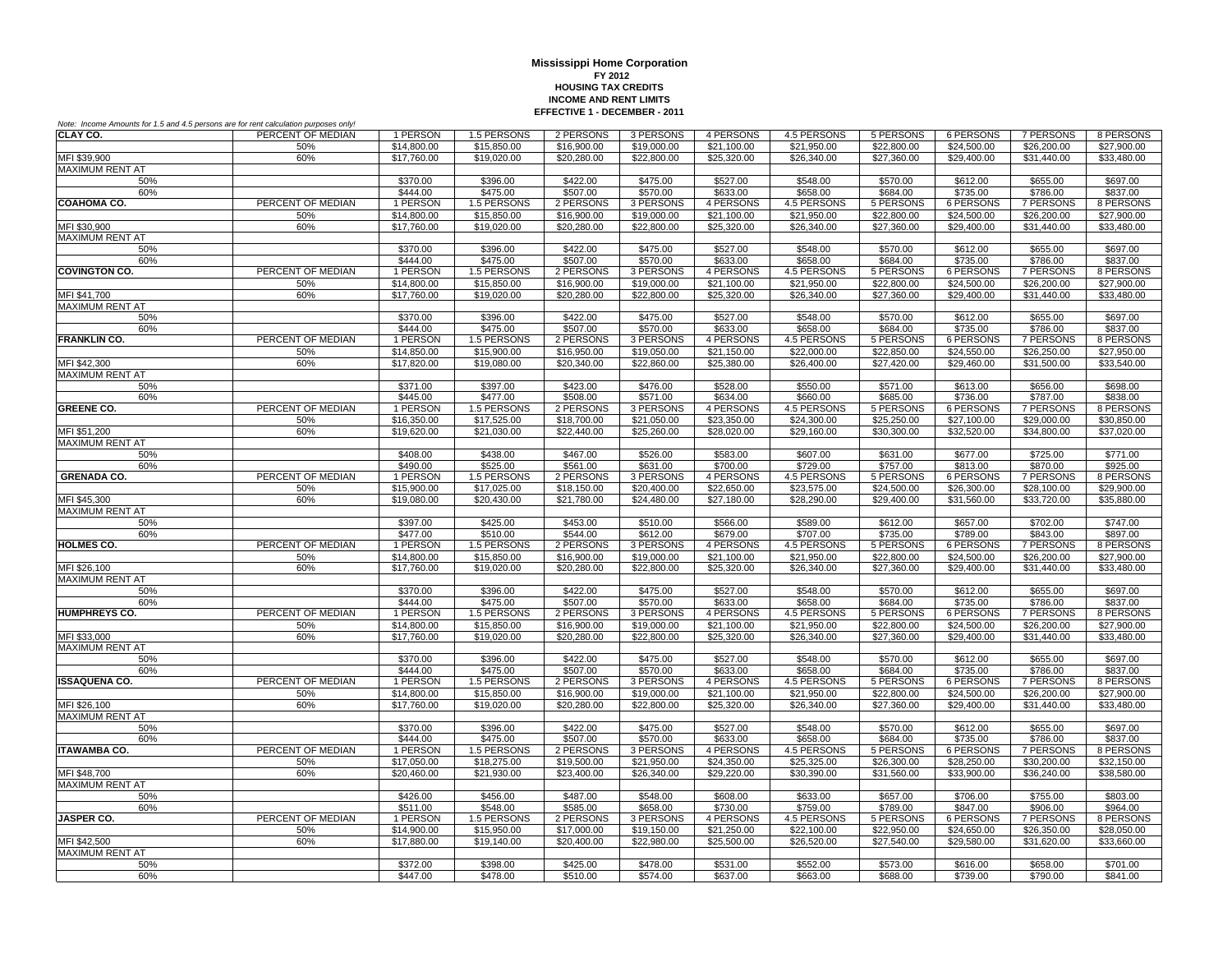| Note: Income Amounts for 1.5 and 4.5 persons are for rent calculation purposes only! |                   |                            |                         |                       |                       |                         |                         |                         |                                |                                |                         |
|--------------------------------------------------------------------------------------|-------------------|----------------------------|-------------------------|-----------------------|-----------------------|-------------------------|-------------------------|-------------------------|--------------------------------|--------------------------------|-------------------------|
| JEFFERSON CO.                                                                        | PERCENT OF MEDIAN | 1 PERSON                   | 1.5 PERSONS             | 2 PERSONS             | 3 PERSONS             | 4 PERSONS               | 4.5 PERSONS             | 5 PERSONS               | 6 PERSONS                      | 7 PERSONS                      | 8 PERSONS               |
|                                                                                      | 50%               | \$14,800.00                | \$15,850.00             | \$16,900.00           | \$19,000.00           | \$21,100.00             | \$21,950.00             | \$22,800.00             | \$24,500.00                    | \$26,200.00                    | \$27,900.00             |
| MFI \$35,600                                                                         | 60%               | \$17,760.00                | \$19,020.00             | \$20,280.00           | \$22,800.00           | \$25,320.00             | \$26,340.00             | \$27,360.00             | \$29,400.00                    | \$31,440.00                    | \$33,480.00             |
| <b>MAXIMUM RENT AT</b>                                                               |                   |                            |                         |                       |                       |                         |                         |                         |                                |                                |                         |
| 50%                                                                                  |                   | \$370.00                   | \$396.00                | \$422.00              | \$475.00              | \$527.00                | \$548.00                | \$570.00                | \$612.00                       | \$655.00                       | \$697.00                |
| 60%                                                                                  |                   | \$444.00                   | \$475.00                | \$507.00              | \$570.00              | \$633.00                | \$658.00                | \$684.00                | \$735.00                       | \$786.00                       | \$837.00                |
| JEFFERSON DA CO.                                                                     | PERCENT OF MEDIAN | 1 PERSON                   | 1.5 PERSONS             | 2 PERSONS             | 3 PERSONS             | 4 PERSONS               | 4.5 PERSONS             | 5 PERSONS               | <b>6 PERSONS</b>               | 7 PERSONS                      | 8 PERSONS               |
| MFI \$33,600                                                                         | 50%<br>60%        | \$14,800.00<br>\$17,760.00 | \$15,850.00             | \$16,900.00           | \$19,000.00           | $\overline{$}21,100.00$ | \$21,950.00             | \$22,800.00             | \$24,500.00                    | \$26,200.00                    | \$27,900.00             |
| <b>MAXIMUM RENT AT</b>                                                               |                   |                            | \$19,020.00             | \$20,280.00           | \$22,800.00           | \$25,320.00             | \$26,340.00             | \$27,360.00             | \$29,400.00                    | \$31,440.00                    | \$33,480.00             |
| 50%                                                                                  |                   | \$370.00                   | \$396.00                | \$422.00              | \$475.00              | \$527.00                | \$548.00                | \$570.00                | \$612.00                       | \$655.00                       | \$697.00                |
| 60%                                                                                  |                   | \$444.00                   | \$475.00                | \$507.00              | \$570.00              | \$633.00                | \$658.00                | \$684.00                | \$735.00                       | \$786.00                       | \$837.00                |
| <b>JONES CO.</b>                                                                     | PERCENT OF MEDIAN | 1 PERSON                   | 1.5 PERSONS             | 2 PERSONS             | 3 PERSONS             | 4 PERSONS               | 4.5 PERSONS             | 5 PERSONS               | 6 PERSONS                      | <b>7 PERSONS</b>               | 8 PERSONS               |
|                                                                                      | 50%               | \$14,800.00                | \$15,850.00             | \$16,900.00           | \$19,000.00           | \$21,100.00             | \$21,950.00             | \$22,800.00             | \$24,500.00                    | \$26,200.00                    | \$27,900.00             |
| MFI \$41,600                                                                         | 60%               | \$17,760.00                | \$19,020.00             | \$20,280.00           | \$22,800.00           | \$25,320.00             | \$26,340.00             | \$27,360.00             | \$29,400.00                    | \$31,440.00                    | \$33,480.00             |
| MAXIMUM RENT AT                                                                      |                   |                            |                         |                       |                       |                         |                         |                         |                                |                                |                         |
| 50%                                                                                  |                   | \$370.00                   | \$396.00                | \$422.00              | \$475.00              | \$527.00                | \$548.00                | \$570.00                | \$612.00                       | \$655.00                       | \$697.00                |
| 60%                                                                                  |                   | \$444.00                   | \$475.00                | \$507.00              | \$570.00              | \$633.00                | \$658.00                | \$684.00                | \$735.00                       | \$786.00                       | \$837.00                |
| <b>KEMPER CO.</b>                                                                    | PERCENT OF MEDIAN | 1 PERSON                   | 1.5 PERSONS             | 2 PERSONS             | 3 PERSONS             | 4 PERSONS               | 4.5 PERSONS             | 5 PERSONS               | <b>6 PERSONS</b>               | 7 PERSONS                      | 8 PERSONS               |
|                                                                                      | 50%               | \$16,000.00                | \$17,125.00             | \$18,250.00           | \$20,550.00           | \$22,800.00             | \$23,725.00             | \$24,650.00             | \$26,450.00                    | \$28,300.00                    | \$30,100.00             |
| MFI \$45,600                                                                         | 60%               | \$19,200.00                | \$20,550.00             | \$21,900.00           | \$24,660.00           | \$27,360.00             | \$28,470.00             | \$29,580.00             | \$31,740.00                    | \$33,960.00                    | \$36,120.00             |
| MAXIMUM RENT AT                                                                      |                   |                            |                         |                       |                       |                         |                         |                         |                                |                                |                         |
| 50%                                                                                  |                   | \$400.00                   | \$428.00                | \$456.00              | \$513.00              | \$570.00                | \$593.00                | \$616.00                | \$661.00                       | \$707.00                       | \$752.00                |
| 60%                                                                                  |                   | \$480.00                   | \$513.00                | \$547.00              | \$616.00              | \$684.00                | \$711.00                | \$739.00                | \$793.00                       | \$849.00                       | \$903.00                |
| <b>LAFAYETTE CO.</b>                                                                 | PERCENT OF MEDIAN | 1 PERSON                   | 1.5 PERSONS             | 2 PERSONS             | 3 PERSONS             | 4 PERSONS               | 4.5 PERSONS             | 5 PERSONS               | <b>6 PERSONS</b>               | <b>7 PERSONS</b>               | 8 PERSONS               |
|                                                                                      | 50%               | \$21,700.00                | \$23,250.00             | \$24,800.00           | \$27,900.00           | \$31,000.00             | \$32,250.00             | \$33,500.00             | \$36,000.00                    | \$38,450.00                    | \$40,950.00             |
| MFI \$67,800                                                                         | 60%               | \$26,040.00                | \$27,900.00             | \$29,760.00           | \$33,480.00           | \$37,200.00             | \$38,700.00             | \$40,200.00             | \$43,200.00                    | \$46,140.00                    | \$49,140.00             |
| <b>MAXIMUM RENT AT</b>                                                               |                   |                            |                         |                       |                       |                         |                         |                         |                                |                                |                         |
| 50%<br>60%                                                                           |                   | \$542.00                   | \$581.00                | \$620.00              | \$697.00              | \$775.00                | \$806.00                | \$837.00                | \$900.00                       | \$961.00                       | \$1,023.00              |
| <b>LAUDERDALE CO.</b>                                                                | PERCENT OF MEDIAN | \$651.00<br>1 PERSON       | \$697.00<br>1.5 PERSONS | \$744.00<br>2 PERSONS | \$837.00<br>3 PERSONS | \$930.00<br>4 PERSONS   | \$967.00<br>4.5 PERSONS | \$1,005.00<br>5 PERSONS | \$1,080.00<br><b>6 PERSONS</b> | \$1,153.00<br><b>7 PERSONS</b> | \$1,228.00<br>8 PERSONS |
|                                                                                      | 50%               | \$16,050.00                | \$17,200.00             | \$18,350.00           | \$20,650.00           | \$22,900.00             | \$23,825.00             | \$24,750.00             | \$26,600.00                    | \$28,400.00                    | \$30,250.00             |
| MFI \$45,800                                                                         | 60%               | \$19,260.00                | \$20,640.00             | \$22,020.00           | \$24,780.00           | \$27,480.00             | \$28,590.00             | \$29,700.00             | \$31.920.00                    | \$34,080.00                    | \$36,300.00             |
| <b>MAXIMUM RENT AT</b>                                                               |                   |                            |                         |                       |                       |                         |                         |                         |                                |                                |                         |
| 50%                                                                                  |                   | \$401.00                   | \$430.00                | \$458.00              | \$516.00              | \$572.00                | \$595.00                | \$618.00                | \$665.00                       | \$710.00                       | \$756.00                |
| 60%                                                                                  |                   | \$481.00                   | \$516.00                | \$550.00              | \$619.00              | \$687.00                | \$714.00                | \$742.00                | \$798.00                       | \$852.00                       | \$907.00                |
| <b>LAWRENCE CO.</b>                                                                  | PERCENT OF MEDIAN | 1 PERSON                   | 1.5 PERSONS             | 2 PERSONS             | 3 PERSONS             | 4 PERSONS               | 4.5 PERSONS             | 5 PERSONS               | <b>6 PERSONS</b>               | <b>7 PERSONS</b>               | 8 PERSONS               |
|                                                                                      | 50%               | \$15,850.00                | \$16,975.00             | \$18,100.00           | \$20,350.00           | \$22,600.00             | \$23,525.00             | \$24,450.00             | \$26,250.00                    | \$28,050.00                    | \$29,850.00             |
| MFI \$45,200                                                                         | 60%               | \$19,020.00                | \$20,370.00             | \$21,720.00           | \$24,420.00           | \$27,120.00             | \$28,230.00             | \$29,340.00             | \$31,500.00                    | \$33,660.00                    | \$35,820.00             |
| <b>MAXIMUM RENT AT</b>                                                               |                   |                            |                         |                       |                       |                         |                         |                         |                                |                                |                         |
| 50%                                                                                  |                   | \$396.00                   | \$424.00                | \$452.00              | \$508.00              | \$565.00                | \$588.00                | \$611.00                | \$656.00                       | \$701.00                       | \$746.00                |
| 60%                                                                                  |                   | \$475.00                   | \$509.00                | \$543.00              | \$610.00              | \$678.00                | \$705.00                | \$733.00                | \$787.00                       | \$841.00                       | \$895.00                |
| LEAKE CO.                                                                            | PERCENT OF MEDIAN | 1 PERSON                   | 1.5 PERSONS             | 2 PERSONS             | 3 PERSONS             | 4 PERSONS               | 4.5 PERSONS             | 5 PERSONS               | 6 PERSONS                      | 7 PERSONS                      | 8 PERSONS               |
|                                                                                      | 50%               | \$15,900.00                | \$17,050.00             | \$18,200.00           | \$20,450.00           | \$22,700.00             | \$23,625.00             | \$24,550.00             | \$26,350.00                    | \$28,150.00                    | \$30,000.00             |
| MFI \$45.400                                                                         | 60%               | \$19,080.00                | \$20,460.00             | \$21,840.00           | \$24,540.00           | \$27,240.00             | \$28,350.00             | \$29,460.00             | \$31,620.00                    | \$33,780.00                    | \$36,000.00             |
| <b>MAXIMUM RENT AT</b>                                                               |                   |                            |                         |                       |                       |                         |                         |                         |                                |                                |                         |
| 50%                                                                                  |                   | \$397.00                   | \$426.00                | \$455.00              | \$511.00              | \$567.00                | \$590.00                | \$613.00                | \$658.00                       | \$703.00                       | \$750.00                |
| 60%<br>LEE CO.                                                                       | PERCENT OF MEDIAN | \$477.00<br>1 PERSON       | \$511.00<br>1.5 PERSONS | \$546.00<br>2 PERSONS | \$613.00<br>3 PERSONS | \$681.00<br>4 PERSONS   | \$708.00<br>4.5 PERSONS | \$736.00<br>5 PERSONS   | \$790.00<br><b>6 PERSONS</b>   | \$844.00<br><b>7 PERSONS</b>   | \$900.00<br>8 PERSONS   |
|                                                                                      | 50%               | \$18,700.00                | \$20,050.00             | \$21,400.00           | \$24,050.00           | \$26,700.00             | \$27,775.00             | \$28,850.00             | \$31,000.00                    | \$33,150.00                    | \$35,250.00             |
| MFI \$53,400                                                                         | 60%               | \$22,440.00                | \$24,060.00             | \$25,680.00           | \$28,860.00           | \$32,040.00             | \$33,330.00             | \$34,620.00             | \$37,200.00                    | \$39,780.00                    | \$42,300.00             |
| <b>MAXIMUM RENT AT</b>                                                               |                   |                            |                         |                       |                       |                         |                         |                         |                                |                                |                         |
| 50%                                                                                  |                   | \$467.00                   | \$501.00                | \$535.00              | \$601.00              | \$667.00                | \$694.00                | \$721.00                | \$775.00                       | \$828.00                       | \$881.00                |
| 60%                                                                                  |                   | \$561.00                   | \$601.00                | \$642.00              | \$721.00              | \$801.00                | \$833.00                | \$865.00                | \$930.00                       | \$994.00                       | \$1,057.00              |
| <b>LEFLORE CO.</b>                                                                   | PERCENT OF MEDIAN | 1 PERSON                   | 1.5 PERSONS             | 2 PERSONS             | 3 PERSONS             | 4 PERSONS               | 4.5 PERSONS             | 5 PERSONS               | <b>6 PERSONS</b>               | <b>7 PERSONS</b>               | 8 PERSONS               |
|                                                                                      | 50%               | \$14,800.00                | \$15,850.00             | \$16,900.00           | \$19,000.00           | \$21,100.00             | \$21,950.00             | \$22,800.00             | \$24,500.00                    | \$26,200.00                    | \$27,900.00             |
| MFI \$25,200                                                                         | 60%               | \$17,760.00                | \$19,020.00             | \$20,280.00           | \$22,800.00           | \$25,320.00             | \$26,340.00             | \$27,360.00             | \$29,400.00                    | \$31,440.00                    | \$33,480.00             |
| MAXIMUM RENT AT                                                                      |                   |                            |                         |                       |                       |                         |                         |                         |                                |                                |                         |
| 50%                                                                                  |                   | \$370.00                   | \$396.00                | \$422.00              | \$475.00              | \$527.00                | \$548.00                | \$570.00                | \$612.00                       | \$655.00                       | \$697.00                |
| 60%                                                                                  |                   | \$444.00                   | \$475.00                | \$507.00              | \$570.00              | \$633.00                | \$658.00                | \$684.00                | \$735.00                       | \$786.00                       | \$837.00                |
| <b>LINCOLN CO.</b>                                                                   | PERCENT OF MEDIAN | 1 PERSON                   | 1.5 PERSONS             | 2 PERSONS             | 3 PERSONS             | 4 PERSONS               | 4.5 PERSONS             | <b>5 PERSONS</b>        | <b>6 PERSONS</b>               | <b>7 PERSONS</b>               | 8 PERSONS               |
|                                                                                      | 50%               | \$16,350.00                | \$17,525.00             | \$18,700.00           | \$21,050.00           | \$23,350.00             | \$24,300.00             | \$25,250.00             | \$27,100.00                    | \$29,000.00                    | \$30,850.00             |
| MFI \$47.600                                                                         | 60%               | \$19,620.00                | \$21,030.00             | \$22,440.00           | \$25,260.00           | \$28,020.00             | \$29,160.00             | \$30,300.00             | \$32,520.00                    | \$34,800.00                    | \$37,020.00             |
| <b>MAXIMUM RENT AT</b>                                                               |                   |                            |                         |                       |                       |                         |                         |                         |                                |                                |                         |
| 50%                                                                                  |                   | \$408.00                   | \$438.00                | \$467.00              | \$526.00              | \$583.00                | \$607.00                | \$631.00                | \$677.00                       | \$725.00                       | \$771.00                |
| 60%                                                                                  |                   | \$490.00                   | \$525.00                | \$561.00              | \$631.00              | \$700.00                | \$729.00                | \$757.00                | \$813.00                       | \$870.00                       | \$925.00                |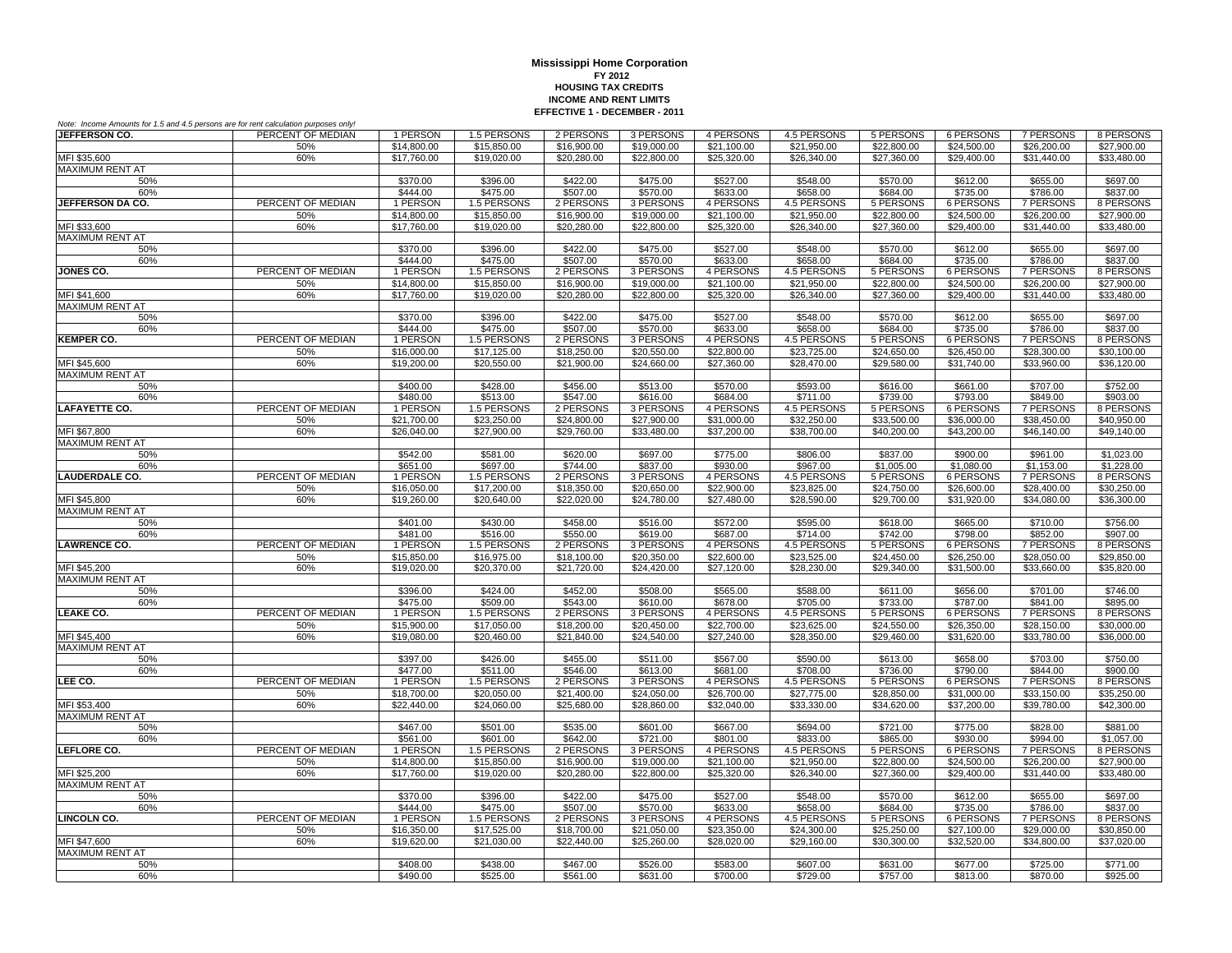| Note: Income Amounts for 1.5 and 4.5 persons are for rent calculation purposes only! |                   |                            |                            |                            |                            |                            |                            |                            |                            |                            |                            |
|--------------------------------------------------------------------------------------|-------------------|----------------------------|----------------------------|----------------------------|----------------------------|----------------------------|----------------------------|----------------------------|----------------------------|----------------------------|----------------------------|
| <b>LOWNDES CO.</b>                                                                   | PERCENT OF MEDIAN | 1 PERSON                   | 1.5 PERSONS                | 2 PERSONS                  | 3 PERSONS                  | 4 PERSONS                  | 4.5 PERSONS                | 5 PERSONS                  | 6 PERSONS                  | 7 PERSONS                  | 8 PERSONS                  |
|                                                                                      | 50%               | \$17,950.00                | \$19,225.00                | \$20,500.00                | \$23,050.00                | \$25,600.00                | \$26,625.00                | \$27,650.00                | \$29,700.00                | \$31,750.00                | \$33,800.00                |
| MFI \$51,200                                                                         | 60%               | \$21,540.00                | \$23,070.00                | \$24,600.00                | \$27,660.00                | \$30,720.00                | \$31,950.00                | \$33,180.00                | \$35,640.00                | \$38,100.00                | \$40,560.00                |
| <b>MAXIMUM RENT AT</b>                                                               |                   |                            |                            |                            |                            |                            |                            |                            |                            |                            |                            |
| 50%                                                                                  |                   | \$448.00                   | \$480.00                   | \$512.00                   | \$576.00                   | \$640.00                   | \$665.00                   | \$691.00                   | \$742.00                   | \$793.00                   | \$845.00                   |
| 60%                                                                                  |                   | \$538.00                   | \$576.00                   | \$615.00                   | \$691.00                   | \$768.00                   | \$798.00                   | \$829.00                   | \$891.00                   | \$952.00                   | \$1,014.00                 |
| <b>MARION CO.</b>                                                                    | PERCENT OF MEDIAN | 1 PERSON                   | 1.5 PERSONS                | 2 PERSONS                  | 3 PERSONS                  | 4 PERSONS                  | 4.5 PERSONS                | 5 PERSONS                  | <b>6 PERSONS</b>           | 7 PERSONS                  | 8 PERSONS                  |
|                                                                                      | 50%               | \$14,800.00                | \$15,850.00                | \$16,900.00                | \$19,000.00                | \$21,100.00                | \$21,950.00                | \$22,800.00                | \$24,500.00                | \$26,200.00                | \$27,900.00                |
| MFI \$42,000<br><b>MAXIMUM RENT AT</b>                                               | 60%               | \$17,760.00                | \$19,020.00                | \$20,280.00                | \$22,800.00                | \$25,320.00                | \$26,340.00                | \$27,360.00                | \$29,400.00                | \$31,440.00                | \$33,480.00                |
| 50%                                                                                  |                   | \$370.00                   | \$396.00                   | \$422.00                   | \$475.00                   | \$527.00                   | \$548.00                   | \$570.00                   | \$612.00                   | \$655.00                   | \$697.00                   |
| 60%                                                                                  |                   | \$444.00                   | \$475.00                   | \$507.00                   | \$570.00                   | \$633.00                   | \$658.00                   | \$684.00                   | \$735.00                   | \$786.00                   | \$837.00                   |
| <b>MONROE CO.</b>                                                                    | PERCENT OF MEDIAN | 1 PERSON                   | 1.5 PERSONS                | 2 PERSONS                  | 3 PERSONS                  | 4 PERSONS                  | 4.5 PERSONS                | 5 PERSONS                  | <b>6 PERSONS</b>           | <b>7 PERSONS</b>           | 8 PERSONS                  |
|                                                                                      | 50%               | \$15,100.00                | \$16,175.00                | \$17,250.00                | \$19,400.00                | \$21,550.00                | \$22,425.00                | \$23,300.00                | \$25,000.00                | \$26,750.00                | \$28,450.00                |
| MFI \$43,100                                                                         | 60%               | \$18,120.00                | \$19,410.00                | \$20,700.00                | \$23,280.00                | \$25,860.00                | \$26.910.00                | \$27,960.00                | \$30,000.00                | \$32,100.00                | \$34,140.00                |
| MAXIMUM RENT AT                                                                      |                   |                            |                            |                            |                            |                            |                            |                            |                            |                            |                            |
| 50%                                                                                  |                   | \$377.00                   | \$404.00                   | \$431.00                   | \$485.00                   | \$538.00                   | \$560.00                   | \$582.00                   | \$625.00                   | \$668.00                   | \$711.00                   |
| 60%                                                                                  |                   | \$453.00                   | \$485.00                   | \$517.00                   | \$582.00                   | \$646.00                   | \$672.00                   | \$699.00                   | \$750.00                   | \$802.00                   | \$853.00                   |
| <b>MONTGOMERY CO.</b>                                                                | PERCENT OF MEDIAN | 1 PERSON                   | 1.5 PERSONS                | 2 PERSONS                  | 3 PERSONS                  | 4 PERSONS                  | 4.5 PERSONS                | 5 PERSONS                  | <b>6 PERSONS</b>           | <b>7 PERSONS</b>           | 8 PERSONS                  |
|                                                                                      | 50%               | \$14,800.00                | \$15,850.00                | \$16,900.00                | \$19,000.00                | \$21,100.00                | \$21.950.00                | \$22,800.00                | \$24,500.00                | \$26,200.00                | \$27,900.00                |
| MFI \$39,100                                                                         | 60%               | \$17,760.00                | \$19,020.00                | \$20,280.00                | \$22,800.00                | \$25,320.00                | \$26,340.00                | \$27,360.00                | \$29,400.00                | \$31,440.00                | \$33,480.00                |
| <b>MAXIMUM RENT AT</b>                                                               |                   |                            |                            |                            |                            |                            |                            |                            |                            |                            |                            |
| 50%                                                                                  |                   | \$370.00                   | \$396.00                   | \$422.00                   | \$475.00                   | \$527.00                   | \$548.00                   | \$570.00                   | \$612.00                   | \$655.00                   | \$697.00                   |
| 60%                                                                                  |                   | \$444.00                   | \$475.00                   | \$507.00                   | \$570.00                   | \$633.00                   | \$658.00                   | \$684.00                   | \$735.00                   | \$786.00                   | \$837.00                   |
| <b>NESHOBA CO.</b>                                                                   | PERCENT OF MEDIAN | 1 PERSON                   | 1.5 PERSONS                | 2 PERSONS                  | 3 PERSONS                  | 4 PERSONS                  | 4.5 PERSONS                | 5 PERSONS                  | <b>6 PERSONS</b>           | 7 PERSONS                  | 8 PERSONS                  |
|                                                                                      | 50%               | \$14,800.00                | \$15,850.00                | \$16,900.00                | \$19,000.00                | \$21,100.00                | \$21,950.00                | \$22,800.00                | \$24,500.00                | \$26,200.00                | \$27,900.00                |
| MFI \$40,800                                                                         | 60%               | \$17,760.00                | \$19,020.00                | \$20,280.00                | \$22,800.00                | \$25,320.00                | \$26,340.00                | \$27,360.00                | \$29,400.00                | \$31,440.00                | \$33,480.00                |
| MAXIMUM RENT AT                                                                      |                   |                            |                            |                            |                            |                            |                            |                            |                            |                            |                            |
| 50%                                                                                  |                   | \$370.00                   | \$396.00                   | \$422.00                   | \$475.00                   | \$527.00                   | \$548.00                   | \$570.00                   | \$612.00                   | \$655.00                   | \$697.00                   |
| 60%<br><b>NEWTON CO.</b>                                                             | PERCENT OF MEDIAN | \$444.00<br>1 PERSON       | \$475.00<br>1.5 PERSONS    | \$507.00<br>2 PERSONS      | \$570.00                   | \$633.00<br>4 PERSONS      | \$658.00<br>4.5 PERSONS    | \$684.00                   | \$735.00                   | \$786.00<br>7 PERSONS      | \$837.00                   |
|                                                                                      |                   | \$15,950.00                | \$17,075.00                | \$18,200.00                | 3 PERSONS<br>\$20,500.00   | \$22,750.00                | \$23,675.00                | 5 PERSONS<br>\$24,600.00   | 6 PERSONS<br>\$26,400.00   | \$28,250.00                | 8 PERSONS<br>\$30,050.00   |
| MFI \$45,500                                                                         | 50%<br>60%        | \$19,140.00                | \$20,490.00                | \$21.840.00                | \$24,600.00                | \$27,300.00                | \$28,410.00                | \$29,520.00                | \$31,680.00                | \$33,900.00                | \$36,060.00                |
| <b>MAXIMUM RENT AT</b>                                                               |                   |                            |                            |                            |                            |                            |                            |                            |                            |                            |                            |
| 50%                                                                                  |                   | \$398.00                   | \$426.00                   | \$455.00                   | \$512.00                   | \$568.00                   | \$591.00                   | \$615.00                   | \$660.00                   | \$706.00                   | \$751.00                   |
| 60%                                                                                  |                   | \$478.00                   | \$512.00                   | \$546.00                   | \$615.00                   | \$682.00                   | \$710.00                   | \$738.00                   | \$792.00                   | \$847.00                   | \$901.00                   |
| <b>NOXUBEE CO.</b>                                                                   | PERCENT OF MEDIAN | 1 PERSON                   | 1.5 PERSONS                | 2 PERSONS                  | 3 PERSONS                  | <b>4 PERSONS</b>           | <b>4.5 PERSONS</b>         | 5 PERSONS                  | <b>6 PERSONS</b>           | 7 PERSONS                  | 8 PERSONS                  |
|                                                                                      | 50%               | \$14,800.00                | \$15,850.00                | \$16,900.00                | \$19,000.00                | \$21,100.00                | \$21,950.00                | \$22,800.00                | \$24,500.00                | \$26,200.00                | \$27,900.00                |
| MFI \$32,800                                                                         | 60%               | \$17,760.00                | \$19,020.00                | \$20,280.00                | \$22,800.00                | \$25,320.00                | \$26,340.00                | \$27,360.00                | \$29,400.00                | \$31,440.00                | \$33,480.00                |
| <b>MAXIMUM RENT AT</b>                                                               |                   |                            |                            |                            |                            |                            |                            |                            |                            |                            |                            |
| 50%                                                                                  |                   | \$370.00                   | \$396.00                   | \$422.00                   | \$475.00                   | \$527.00                   | \$548.00                   | \$570.00                   | \$612.00                   | \$655.00                   | \$697.00                   |
| 60%                                                                                  |                   | \$444.00                   | \$475.00                   | \$507.00                   | \$570.00                   | \$633.00                   | \$658.00                   | \$684.00                   | \$735.00                   | \$786.00                   | \$837.00                   |
| OKTIBBEHA CO.                                                                        | PERCENT OF MEDIAN | 1 PERSON                   | 1.5 PERSONS                | 2 PERSONS                  | 3 PERSONS                  | 4 PERSONS                  | 4.5 PERSONS                | 5 PERSONS                  | 6 PERSONS                  | 7 PERSONS                  | 8 PERSONS                  |
|                                                                                      | 50%               | \$17,600.00                | \$18,850.00                | \$20,100.00                | \$22,600.00                | \$25,100.00                | \$26,125.00                | \$27,150.00                | \$29,150.00                | \$31,150.00                | \$33,150.00                |
| MFI \$50,200                                                                         | 60%               | \$21,120.00                | \$22,620.00                | \$24,120.00                | \$27,120.00                | \$30,120.00                | \$31,350.00                | \$32,580.00                | \$34,980.00                | \$37,380.00                | \$39,780.00                |
| <b>MAXIMUM RENT AT</b>                                                               |                   |                            |                            |                            |                            |                            |                            |                            |                            |                            |                            |
| 50%                                                                                  |                   | \$440.00                   | \$471.00                   | \$502.00                   | \$565.00                   | \$627.00                   | \$653.00                   | \$678.00                   | \$728.00                   | \$778.00                   | \$828.00                   |
| 60%                                                                                  |                   | \$528.00                   | \$565.00                   | \$603.00                   | \$678.00                   | \$753.00                   | \$783.00                   | \$814.00                   | \$874.00                   | \$934.00                   | \$994.00                   |
| PANOLA CO.                                                                           | PERCENT OF MEDIAN | 1 PERSON                   | 1.5 PERSONS                | 2 PERSONS                  | 3 PERSONS                  | 4 PERSONS                  | 4.5 PERSONS                | 5 PERSONS                  | 6 PERSONS                  | 7 PERSONS                  | 8 PERSONS                  |
| MFI \$42,300                                                                         | 50%<br>60%        | \$14,850.00<br>\$17,820.00 | \$15,900.00<br>\$19,080.00 | \$16,950.00<br>\$20,340.00 | \$19,050.00<br>\$22,860.00 | \$21,150.00<br>\$25,380.00 | \$22,000.00<br>\$26,400.00 | \$22,850.00<br>\$27,420.00 | \$24,550.00<br>\$29,460.00 | \$26,250.00<br>\$31,500.00 | \$27,950.00<br>\$33,540.00 |
| <b>MAXIMUM RENT AT</b>                                                               |                   |                            |                            |                            |                            |                            |                            |                            |                            |                            |                            |
| 50%                                                                                  |                   | \$371.00                   | \$397.00                   | \$423.00                   | \$476.00                   | \$528.00                   | \$550.00                   | \$571.00                   | \$613.00                   | \$656.00                   | \$698.00                   |
| 60%                                                                                  |                   | \$445.00                   | \$477.00                   | \$508.00                   | \$571.00                   | \$634.00                   | \$660.00                   | \$685.00                   | \$736.00                   | \$787.00                   | \$838.00                   |
| PEARL RIVER CO.                                                                      | PERCENT OF MEDIAN | 1 PERSON                   | 1.5 PERSONS                | 2 PERSONS                  | 3 PERSONS                  | 4 PERSONS                  | <b>4.5 PERSONS</b>         | 5 PERSONS                  | <b>6 PERSONS</b>           | 7 PERSONS                  | 8 PERSONS                  |
|                                                                                      | 50%               | \$17,250.00                | \$18,475.00                | \$19,700.00                | \$22,150.00                | \$24,600.00                | \$25,600.00                | \$26,600.00                | \$28,550.00                | \$30,550.00                | \$32,500.00                |
| MFI \$49.200                                                                         | 60%               | \$20,700.00                | \$22,170.00                | \$23.640.00                | \$26,580.00                | \$29,520.00                | \$30,720.00                | \$31.920.00                | \$34,260.00                | \$36,660.00                | \$39,000.00                |
| <b>MAXIMUM RENT AT</b>                                                               |                   |                            |                            |                            |                            |                            |                            |                            |                            |                            |                            |
| 50%                                                                                  |                   | \$431.00                   | \$461.00                   | \$492.00                   | \$553.00                   | \$615.00                   | \$640.00                   | \$665.00                   | \$713.00                   | \$763.00                   | \$812.00                   |
| 60%                                                                                  |                   | \$517.00                   | \$554.00                   | \$591.00                   | \$664.00                   | \$738.00                   | \$768.00                   | \$798.00                   | \$856.00                   | \$916.00                   | \$975.00                   |
| PIKE CO.                                                                             | PERCENT OF MEDIAN | 1 PERSON                   | 1.5 PERSONS                | 2 PERSONS                  | 3 PERSONS                  | 4 PERSONS                  | 4.5 PERSONS                | 5 PERSONS                  | <b>6 PERSONS</b>           | 7 PERSONS                  | 8 PERSONS                  |
|                                                                                      | 50%               | \$14,850.00                | \$15,925.00                | \$17,000.00                | \$19,100.00                | \$21,200.00                | \$22,050.00                | \$22,900.00                | \$24,600.00                | \$26,300.00                | \$28,000.00                |
| MFI \$42,400                                                                         | 60%               | \$17,820.00                | \$19,110.00                | \$20,400.00                | \$22,920.00                | \$25,440.00                | \$26,460.00                | \$27,480.00                | \$29,520.00                | \$31,560.00                | \$33,600.00                |
| MAXIMUM RENT AT                                                                      |                   |                            |                            |                            |                            |                            |                            |                            |                            |                            |                            |
| 50%                                                                                  |                   | \$371.00                   | \$398.00                   | \$425.00                   | \$477.00                   | \$530.00                   | \$551.00                   | \$572.00                   | \$615.00                   | \$657.00                   | \$700.00                   |
| 60%                                                                                  |                   | \$445.00                   | \$477.00                   | \$510.00                   | \$573.00                   | \$636.00                   | \$661.00                   | \$687.00                   | \$738.00                   | \$789.00                   | \$840.00                   |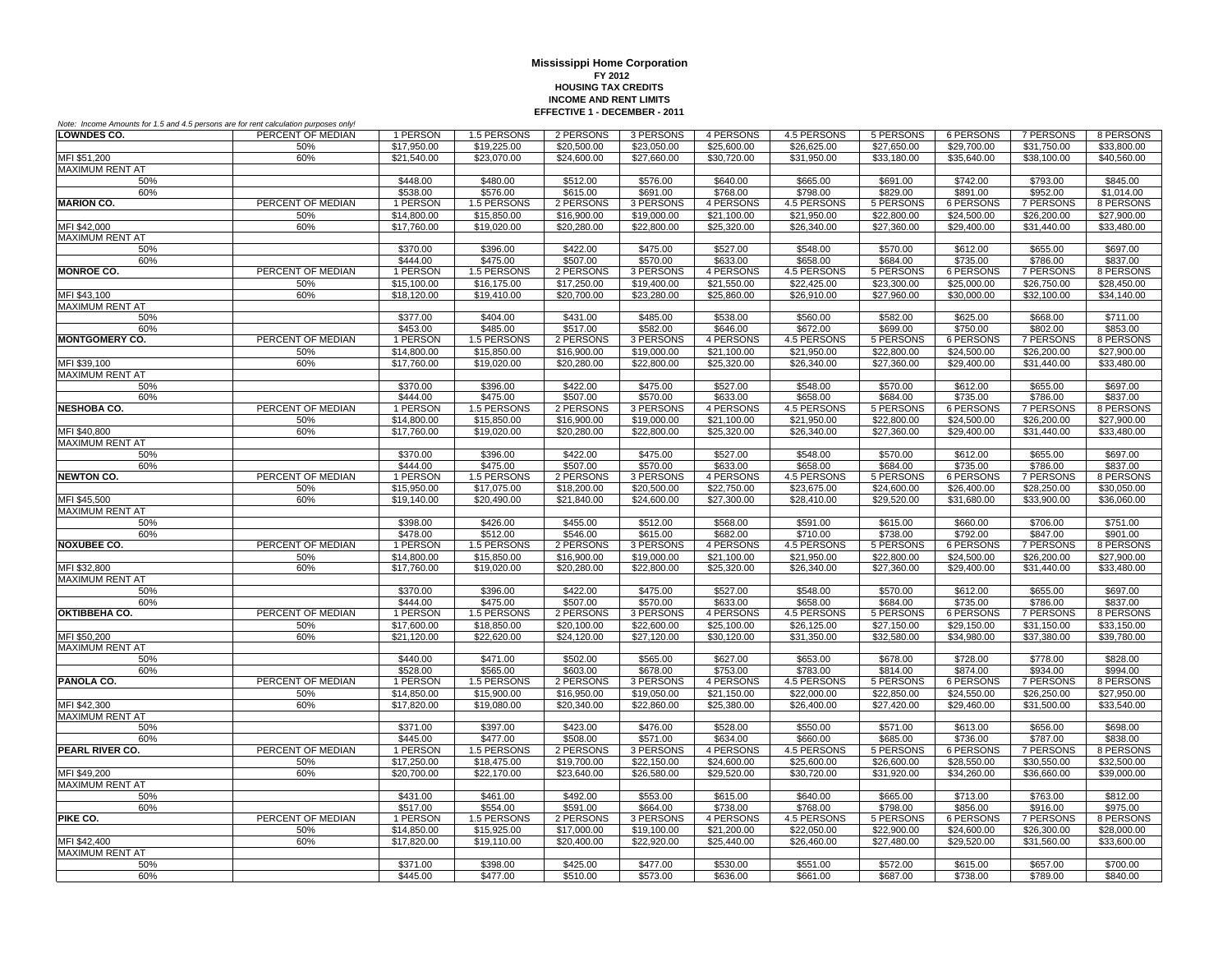|                         | Note: Income Amounts for 1.5 and 4.5 persons are for rent calculation purposes only! |                      |                      |                      |                      |                         |                      |                      |                      |                      |                      |
|-------------------------|--------------------------------------------------------------------------------------|----------------------|----------------------|----------------------|----------------------|-------------------------|----------------------|----------------------|----------------------|----------------------|----------------------|
| PONTOTOC CO.            | PERCENT OF MEDIAN                                                                    | 1 PERSON             | 1.5 PERSONS          | 2 PERSONS            | 3 PERSONS            | 4 PERSONS               | 4.5 PERSONS          | 5 PERSONS            | <b>6 PERSONS</b>     | <b>7 PERSONS</b>     | 8 PERSONS            |
|                         | 50%                                                                                  | \$17.650.00          | \$18,925.00          | \$20,200.00          | \$22,700.00          | \$25,200.00             | \$26,225.00          | \$27,250.00          | \$29,250.00          | \$31.250.00          | \$33,300.00          |
| MFI \$50,400            | 60%                                                                                  | \$21,180.00          | \$22,710.00          | \$24,240.00          | \$27,240.00          | \$30.240.00             | \$31,470.00          | \$32,700.00          | \$35,100.00          | \$37,500.00          | \$39,960.00          |
| MAXIMUM RENT AT         |                                                                                      |                      |                      |                      |                      |                         |                      |                      |                      |                      |                      |
| 50%                     |                                                                                      | \$441.00             | \$473.00             | \$505.00             | \$567.00             | \$630.00                | \$655.00             | \$681.00             | \$731.00             | \$781.00             | \$832.00             |
| 60%                     |                                                                                      | \$529.00             | \$567.00             | \$606.00             | \$681.00             | \$756.00                | \$786.00             | \$817.00             | \$877.00             | \$937.00             | \$999.00             |
| <b>PRENTISS CO.</b>     | PERCENT OF MEDIAN                                                                    | 1 PERSON             | 1.5 PERSONS          | 2 PERSONS            | 3 PERSONS            | 4 PERSONS               | 4.5 PERSONS          | 5 PERSONS            | 6 PERSONS            | 7 PERSONS            | 8 PERSONS            |
|                         | 50%                                                                                  | \$14,800.00          | \$15,850.00          | \$16,900.00          | \$19,000.00          | \$21.100.00             | \$21.950.00          | \$22,800.00          | \$24,500.00          | \$26,200.00          | \$27,900.00          |
| MFI \$40,900            | 60%                                                                                  | \$17,760.00          | \$19,020.00          | \$20,280.00          | \$22,800.00          | \$25,320.00             | \$26,340.00          | \$27,360.00          | \$29,400.00          | \$31,440.00          | \$33,480.00          |
| MAXIMUM RENT AT         |                                                                                      |                      |                      |                      |                      |                         |                      |                      |                      |                      |                      |
| 50%                     |                                                                                      | \$370.00             | \$396.00             | \$422.00             | \$475.00             | \$527.00                | \$548.00             | \$570.00             | \$612.00             | \$655.00             | \$697.00             |
| 60%                     |                                                                                      | \$444.00             | \$475.00             | \$507.00             | \$570.00             | \$633.00                | \$658.00             | \$684.00             | \$735.00             | \$786.00             | \$837.00             |
| <b>QUITMAN CO.</b>      | PERCENT OF MEDIAN                                                                    | 1 PERSON             | 1.5 PERSONS          | 2 PERSONS            | 3 PERSONS            | 4 PERSONS               | 4.5 PERSONS          | 5 PERSONS            | 6 PERSONS            | <b>7 PERSONS</b>     | 8 PERSONS            |
|                         | 50%                                                                                  | \$14,800.00          | \$15,850.00          | \$16,900.00          | \$19,000.00          | \$21,100.00             | \$21,950.00          | \$22,800.00          | \$24,500.00          | \$26,200.00          | \$27,900.00          |
| MFI \$28,600            | 60%                                                                                  | \$17,760.00          | \$19,020.00          | \$20,280.00          | \$22,800.00          | \$25,320.00             | \$26,340.00          | \$27,360.00          | \$29,400.00          | \$31,440.00          | \$33,480.00          |
| <b>MAXIMUM RENT AT</b>  |                                                                                      |                      |                      |                      |                      |                         |                      |                      |                      |                      |                      |
| 50%                     |                                                                                      | \$370.00             | \$396.00             | \$422.00             | \$475.00             | \$527.00                | \$548.00             | \$570.00             | \$612.00             | \$655.00             | \$697.00             |
| 60%                     |                                                                                      | \$444.00             | \$475.00             | \$507.00             | \$570.00             | \$633.00                | \$658.00             | \$684.00             | \$735.00             | \$786.00             | \$837.00             |
| SCOTT CO.               | PERCENT OF MEDIAN                                                                    | 1 PERSON             | 1.5 PERSONS          | 2 PERSONS            | 3 PERSONS            | 4 PERSONS               | 4.5 PERSONS          | 5 PERSONS            | 6 PERSONS            | <b>7 PERSONS</b>     | 8 PERSONS            |
|                         | 50%                                                                                  | \$14,800.00          | \$15,850.00          | \$16,900.00          | \$19,000.00          | \$21,100.00             | \$21,950.00          | \$22,800.00          | \$24,500.00          | \$26,200.00          | \$27,900.00          |
| MFI \$40,700            | 60%                                                                                  | \$17,760.00          | \$19,020.00          | \$20,280.00          | \$22,800.00          | \$25,320.00             | \$26,340.00          | \$27,360.00          | \$29,400.00          | \$31,440.00          | \$33,480.00          |
| <b>MAXIMUM RENT AT</b>  |                                                                                      |                      |                      |                      |                      |                         |                      |                      |                      |                      |                      |
| 50%                     |                                                                                      | \$370.00             | \$396.00             | \$422.00             | \$475.00             | \$527.00                | \$548.00             | \$570.00             | \$612.00             | \$655.00             | \$697.00             |
| 60%                     |                                                                                      | \$444.00             | \$475.00             | \$507.00             | \$570.00             | \$633.00                | \$658.00             | \$684.00             | \$735.00             | \$786.00             | \$837.00             |
| <b>SHARKEY CO.</b>      | PERCENT OF MEDIAN                                                                    | 1 PERSON             | 1.5 PERSONS          | 2 PERSONS            | 3 PERSONS            | 4 PERSONS               | 4.5 PERSONS          | 5 PERSONS            | 6 PERSONS            | 7 PERSONS            | 8 PERSONS            |
|                         | 50%                                                                                  | \$14,800.00          | \$15,850.00          | \$16,900.00          | \$19,000.00          | \$21,100.00             | \$21,950.00          | \$22,800.00          | \$24,500.00          | \$26,200.00          | \$27,900.00          |
| MFI \$41,700            | 60%                                                                                  | \$17,760.00          | \$19,020.00          | \$20,280.00          | \$22,800.00          | \$25,320.00             | \$26,340.00          | \$27,360.00          | \$29,400.00          | \$31,440.00          | \$33,480.00          |
| <b>MAXIMUM RENT AT</b>  |                                                                                      |                      |                      |                      |                      |                         |                      |                      |                      |                      |                      |
| 50%<br>60%              |                                                                                      | \$370.00<br>\$444.00 | \$396.00<br>\$475.00 | \$422.00<br>\$507.00 | \$475.00<br>\$570.00 | \$527.00<br>\$633.00    | \$548.00<br>\$658.00 | \$570.00<br>\$684.00 | \$612.00<br>\$735.00 | \$655.00<br>\$786.00 | \$697.00<br>\$837.00 |
| SUNFLOWER CO.           | PERCENT OF MEDIAN                                                                    | 1 PERSON             | 1.5 PERSONS          | 2 PERSONS            | 3 PERSONS            | 4 PERSONS               | 4.5 PERSONS          | 5 PERSONS            | <b>6 PERSONS</b>     | 7 PERSONS            | 8 PERSONS            |
|                         | 50%                                                                                  | \$14,800.00          | \$15,850.00          | \$16,900.00          | \$19,000.00          | $\overline{$21,100.00}$ | \$21,950.00          | \$22,800.00          | \$24,500.00          | \$26,200.00          | \$27,900.00          |
| MFI \$30,800            | 60%                                                                                  | \$17,760.00          | \$19,020.00          | \$20,280.00          | \$22,800.00          | \$25,320.00             | \$26,340.00          | \$27,360.00          | \$29,400.00          | \$31,440.00          | \$33,480.00          |
| <b>MAXIMUM RENT AT</b>  |                                                                                      |                      |                      |                      |                      |                         |                      |                      |                      |                      |                      |
| 50%                     |                                                                                      | \$370.00             | \$396.00             | \$422.00             | \$475.00             | \$527.00                | \$548.00             | \$570.00             | \$612.00             | \$655.00             | \$697.00             |
| 60%                     |                                                                                      | \$444.00             | \$475.00             | \$507.00             | \$570.00             | \$633.00                | \$658.00             | \$684.00             | \$735.00             | \$786.00             | \$837.00             |
| <b>TALLAHATCHIE CO.</b> | PERCENT OF MEDIAN                                                                    | 1 PERSON             | 1.5 PERSONS          | 2 PERSONS            | 3 PERSONS            | 4 PERSONS               | <b>4.5 PERSONS</b>   | 5 PERSONS            | <b>6 PERSONS</b>     | <b>7 PERSONS</b>     | 8 PERSONS            |
|                         | 50%                                                                                  | \$14,800.00          | \$15,850.00          | \$16,900.00          | \$19,000.00          | \$21,100.00             | \$21,950.00          | \$22,800.00          | \$24,500.00          | \$26,200.00          | \$27,900.00          |
| MFI \$28,300            | 60%                                                                                  | \$17,760.00          | \$19,020.00          | \$20,280.00          | \$22,800.00          | \$25,320.00             | \$26,340.00          | \$27,360.00          | \$29,400.00          | \$31,440.00          | \$33,480.00          |
| <b>MAXIMUM RENT AT</b>  |                                                                                      |                      |                      |                      |                      |                         |                      |                      |                      |                      |                      |
| 50%                     |                                                                                      | \$370.00             | \$396.00             | \$422.00             | \$475.00             | \$527.00                | \$548.00             | \$570.00             | \$612.00             | \$655.00             | \$697.00             |
| 60%                     |                                                                                      | \$444.00             | \$475.00             | \$507.00             | \$570.00             | \$633.00                | \$658.00             | \$684.00             | \$735.00             | \$786.00             | \$837.00             |
| <b>TIPPAH CO.</b>       | PERCENT OF MEDIAN                                                                    | 1 PERSON             | 1.5 PERSONS          | 2 PERSONS            | 3 PERSONS            | 4 PERSONS               | 4.5 PERSONS          | 5 PERSONS            | 6 PERSONS            | <b>7 PERSONS</b>     | 8 PERSONS            |
|                         | 50%                                                                                  | \$14,800.00          | \$15,850.00          | \$16,900.00          | \$19,000.00          | \$21,100.00             | \$21,950.00          | \$22,800.00          | \$24,500.00          | \$26,200.00          | \$27,900.00          |
| MFI \$38,300            | 60%                                                                                  | \$17,760.00          | \$19,020.00          | \$20,280.00          | \$22,800.00          | \$25,320.00             | \$26,340.00          | \$27,360.00          | \$29,400.00          | \$31,440.00          | \$33,480.00          |
| <b>MAXIMUM RENT AT</b>  |                                                                                      |                      |                      |                      |                      |                         |                      |                      |                      |                      |                      |
| 50%                     |                                                                                      | \$370.00             | \$396.00             | \$422.00             | \$475.00             | \$527.00                | \$548.00             | \$570.00             | \$612.00             | \$655.00             | \$697.00             |
| 60%                     |                                                                                      | \$444.00             | \$475.00             | \$507.00             | \$570.00             | \$633.00                | \$658.00             | \$684.00             | \$735.00             | \$786.00             | \$837.00             |
| <b>TISHOMINGO CO.</b>   | PERCENT OF MEDIAN                                                                    | 1 PERSON             | 1.5 PERSONS          | 2 PERSONS            | 3 PERSONS            | 4 PERSONS               | 4.5 PERSONS          | 5 PERSONS            | 6 PERSONS            | <b>7 PERSONS</b>     | 8 PERSONS            |
|                         | 50%                                                                                  | \$14,800.00          | \$15,850.00          | \$16,900.00          | \$19,000.00          | \$21,100.00             | \$21,950.00          | \$22,800.00          | \$24,500.00          | \$26,200.00          | \$27,900.00          |
| MFI \$40,400            | 60%                                                                                  | \$17,760.00          | \$19,020.00          | \$20,280.00          | \$22,800.00          | \$25,320.00             | \$26,340.00          | \$27,360.00          | \$29,400.00          | \$31,440.00          | \$33,480.00          |
| <b>MAXIMUM RENT AT</b>  |                                                                                      |                      |                      |                      |                      |                         |                      |                      |                      |                      |                      |
| 50%                     |                                                                                      | \$370.00             | \$396.00             | \$422.00             | \$475.00             | \$527.00                | \$548.00             | \$570.00             | \$612.00             | \$655.00             | \$697.00             |
| 60%                     |                                                                                      | \$444.00             | \$475.00             | \$507.00             | \$570.00             | \$633.00                | \$658.00             | \$684.00             | \$735.00             | \$786.00             | \$837.00             |
| UNION CO.               | PERCENT OF MEDIAN                                                                    | 1 PERSON             | 1.5 PERSONS          | 2 PERSONS            | 3 PERSONS            | 4 PERSONS               | 4.5 PERSONS          | 5 PERSONS            | 6 PERSONS            | 7 PERSONS            | 8 PERSONS            |
|                         | 50%                                                                                  | \$16,450.00          | \$17,625.00          | \$18,800.00          | \$21,150.00          | \$23,500.00             | \$24,450.00          | \$25,400.00          | \$27,300.00          | \$29,150.00          | \$31,050.00          |
| MFI \$47,000            | 60%                                                                                  | \$19,740.00          | \$21,150.00          | \$22,560.00          | \$25,380.00          | \$28,200.00             | \$29,340.00          | \$30,480.00          | \$32,760.00          | \$34,980.00          | \$37,260.00          |
| <b>MAXIMUM RENT AT</b>  |                                                                                      |                      |                      |                      |                      |                         |                      |                      |                      |                      |                      |
| 50%                     |                                                                                      | \$411.00             | \$440.00             | \$470.00             | \$528.00             | \$587.00                | \$611.00             | \$635.00             | \$682.00             | \$728.00             | \$776.00             |
| 60%                     |                                                                                      | \$493.00             | \$528.00             | \$564.00             | \$634.00             | \$705.00                | \$733.00             | \$762.00             | \$819.00             | \$874.00             | \$931.00             |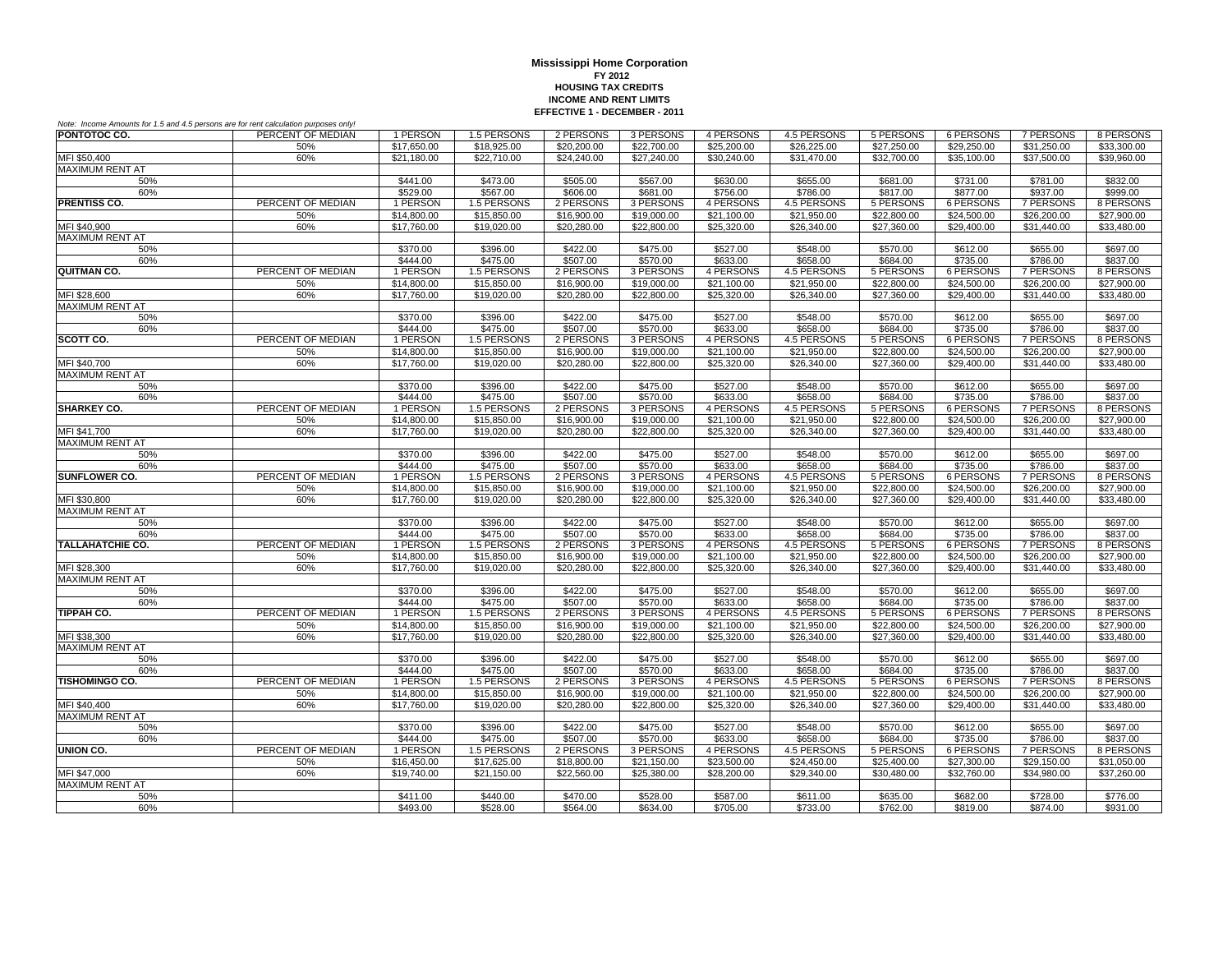| Note: Income Amounts for 1.5 and 4.5 persons are for rent calculation purposes only! |                   |             |             |             |             |             |             |             |             |                  |             |
|--------------------------------------------------------------------------------------|-------------------|-------------|-------------|-------------|-------------|-------------|-------------|-------------|-------------|------------------|-------------|
| <b>WALTHALL CO.</b>                                                                  | PERCENT OF MEDIAN | 1 PERSON    | 1.5 PERSONS | 2 PERSONS   | 3 PERSONS   | 4 PERSONS   | 4.5 PERSONS | 5 PERSONS   | 6 PERSONS   | 7 PERSONS        | 8 PERSONS   |
|                                                                                      | 50%               | \$14,800.00 | \$15,850.00 | \$16,900.00 | \$19,000.00 | \$21,100.00 | \$21,950.00 | \$22,800.00 | \$24,500.00 | \$26,200.00      | \$27,900.00 |
| MFI \$39,300                                                                         | 60%               | \$17,760.00 | \$19,020.00 | \$20,280.00 | \$22,800.00 | \$25,320.00 | \$26,340.00 | \$27,360.00 | \$29,400.00 | \$31,440.00      | \$33,480.00 |
| <b>MAXIMUM RENT AT</b>                                                               |                   |             |             |             |             |             |             |             |             |                  |             |
| 50%                                                                                  |                   | \$370.00    | \$396.00    | \$422.00    | \$475.00    | \$527.00    | \$548.00    | \$570.00    | \$612.00    | \$655.00         | \$697.00    |
| 60%                                                                                  |                   | \$444.00    | \$475.00    | \$507.00    | \$570.00    | \$633.00    | \$658.00    | \$684.00    | \$735.00    | \$786.00         | \$837.00    |
| <b>WARREN CO.</b>                                                                    | PERCENT OF MEDIAN | 1 PERSON    | 1.5 PERSONS | 2 PERSONS   | 3 PERSONS   | 4 PERSONS   | 4.5 PERSONS | 5 PERSONS   | 6 PERSONS   | 7 PERSONS        | 8 PERSONS   |
|                                                                                      | 50%               | \$19,250.00 | \$20,625.00 | \$22,000.00 | \$24,750.00 | \$27,500.00 | \$28,600.00 | \$29,700.00 | \$31,900.00 | \$34,100.00      | \$36,300.00 |
| MFI \$55,000                                                                         | 60%               | \$23,100.00 | \$24,750.00 | \$26,400.00 | \$29,700.00 | \$33,000.00 | \$34,320.00 | \$35,640.00 | \$38,280.00 | \$40,920.00      | \$43,560,00 |
| <b>MAXIMUM RENT AT</b>                                                               |                   |             |             |             |             |             |             |             |             |                  |             |
| 50%                                                                                  |                   | \$481.00    | \$515.00    | \$550.00    | \$618.00    | \$687.00    | \$715.00    | \$742.00    | \$797.00    | \$852.00         | \$907.00    |
| 60%                                                                                  |                   | \$577.00    | \$618.00    | \$660.00    | \$742.00    | \$825.00    | \$858.00    | \$891.00    | \$957.00    | \$1,023.00       | \$1,089.00  |
| <b>WASHINGTON CO.</b>                                                                | PERCENT OF MEDIAN | 1 PERSON    | 1.5 PERSONS | 2 PERSONS   | 3 PERSONS   | 4 PERSONS   | 4.5 PERSONS | 5 PERSONS   | 6 PERSONS   | 7 PERSONS        | 8 PERSONS   |
|                                                                                      | 50%               | \$14,800.00 | \$15,850.00 | \$16,900.00 | \$19,000.00 | \$21,100.00 | \$21,950.00 | \$22,800.00 | \$24,500.00 | \$26,200.00      | \$27,900.00 |
| MFI \$34,500                                                                         | 60%               | \$17,760.00 | \$19,020.00 | \$20,280.00 | \$22,800.00 | \$25,320.00 | \$26,340.00 | \$27,360.00 | \$29,400.00 | \$31,440.00      | \$33,480.00 |
| <b>MAXIMUM RENT AT</b>                                                               |                   |             |             |             |             |             |             |             |             |                  |             |
| 50%                                                                                  |                   | \$370.00    | \$396.00    | \$422.00    | \$475.00    | \$527.00    | \$548.00    | \$570.00    | \$612.00    | \$655.00         | \$697.00    |
| 60%                                                                                  |                   | \$444.00    | \$475.00    | \$507.00    | \$570.00    | \$633.00    | \$658.00    | \$684.00    | \$735.00    | \$786.00         | \$837.00    |
| <b>WAYNE CO.</b>                                                                     | PERCENT OF MEDIAN | 1 PERSON    | 1.5 PERSONS | 2 PERSONS   | 3 PERSONS   | 4 PERSONS   | 4.5 PERSONS | 5 PERSONS   | 6 PERSONS   | 7 PERSONS        | 8 PERSONS   |
|                                                                                      | 50%               | \$14,800.00 | \$15,850.00 | \$16,900.00 | \$19,000.00 | \$21,100.00 | \$21.950.00 | \$22,800.00 | \$24,500.00 | \$26,200.00      | \$27,900.00 |
| MFI \$38,000                                                                         | 60%               | \$17,760.00 | \$19,020.00 | \$20,280.00 | \$22,800.00 | \$25,320.00 | \$26,340.00 | \$27,360.00 | \$29,400.00 | \$31,440.00      | \$33,480.00 |
| <b>MAXIMUM RENT AT</b>                                                               |                   |             |             |             |             |             |             |             |             |                  |             |
| 50%                                                                                  |                   | \$370.00    | \$396.00    | \$422.00    | \$475.00    | \$527.00    | \$548.00    | \$570.00    | \$612.00    | \$655.00         | \$697.00    |
| 60%                                                                                  |                   | \$444.00    | \$475.00    | \$507.00    | \$570.00    | \$633.00    | \$658.00    | \$684.00    | \$735.00    | \$786.00         | \$837.00    |
| <b>WEBSTER CO.</b>                                                                   | PERCENT OF MEDIAN | 1 PERSON    | 1.5 PERSONS | 2 PERSONS   | 3 PERSONS   | 4 PERSONS   | 4.5 PERSONS | 5 PERSONS   | 6 PERSONS   | 7 PERSONS        | 8 PERSONS   |
|                                                                                      | 50%               | \$15,650.00 | \$16,775.00 | \$17,900.00 | \$20,150.00 | \$22,350.00 | \$23,250.00 | \$24,150.00 | \$25,950.00 | \$27,750.00      | \$29,550.00 |
| MFI \$44,700                                                                         | 60%               | \$18,780.00 | \$20,130.00 | \$21,480.00 | \$24,180.00 | \$26,820.00 | \$27,900.00 | \$28,980.00 | \$31,140.00 | \$33,300.00      | \$35,460.00 |
| <b>MAXIMUM RENT AT</b>                                                               |                   |             |             |             |             |             |             |             |             |                  |             |
| 50%                                                                                  |                   | \$391.00    | \$419.00    | \$447.00    | \$503.00    | \$558.00    | \$581.00    | \$603.00    | \$648.00    | \$693.00         | \$738.00    |
| 60%                                                                                  |                   | \$469.00    | \$503.00    | \$537.00    | \$604.00    | \$670.00    | \$697.00    | \$724.00    | \$778.00    | \$832.00         | \$886.00    |
| <b>WILKINSON CO.</b>                                                                 | PERCENT OF MEDIAN | 1 PERSON    | 1.5 PERSONS | 2 PERSONS   | 3 PERSONS   | 4 PERSONS   | 4.5 PERSONS | 5 PERSONS   | 6 PERSONS   | <b>7 PERSONS</b> | 8 PERSONS   |
|                                                                                      | 50%               | \$14,800.00 | \$15,850.00 | \$16,900.00 | \$19,000.00 | \$21,100.00 | \$21,950.00 | \$22,800.00 | \$24,500.00 | \$26,200.00      | \$27,900.00 |
| MFI \$29,800                                                                         | 60%               | \$17,760.00 | \$19,020.00 | \$20,280.00 | \$22,800.00 | \$25,320.00 | \$26,340.00 | \$27,360.00 | \$29,400.00 | \$31,440.00      | \$33,480.00 |
| <b>MAXIMUM RENT AT</b>                                                               |                   |             |             |             |             |             |             |             |             |                  |             |
| 50%                                                                                  |                   | \$370.00    | \$396.00    | \$422.00    | \$475.00    | \$527.00    | \$548.00    | \$570.00    | \$612.00    | \$655.00         | \$697.00    |
| 60%                                                                                  |                   | \$444.00    | \$475.00    | \$507.00    | \$570.00    | \$633.00    | \$658.00    | \$684.00    | \$735.00    | \$786.00         | \$837.00    |
| <b>WINSTON CO.</b>                                                                   | PERCENT OF MEDIAN | 1 PERSON    | 1.5 PERSONS | 2 PERSONS   | 3 PERSONS   | 4 PERSONS   | 4.5 PERSONS | 5 PERSONS   | 6 PERSONS   | <b>7 PERSONS</b> | 8 PERSONS   |
|                                                                                      | 50%               | \$15,400.00 | \$16,500.00 | \$17,600.00 | \$19,800.00 | \$21,950.00 | \$22,850.00 | \$23,750.00 | \$25,500.00 | \$27,250.00      | \$29,000.00 |
| MFI \$43,900                                                                         | 60%               | \$18,480.00 | \$19,800.00 | \$21,120.00 | \$23,760.00 | \$26,340.00 | \$27,420.00 | \$28,500.00 | \$30,600.00 | \$32,700.00      | \$34,800.00 |
| <b>MAXIMUM RENT AT</b>                                                               |                   |             |             |             |             |             |             |             |             |                  |             |
| 50%                                                                                  |                   | \$385.00    | \$412.00    | \$440.00    | \$495.00    | \$548.00    | \$571.00    | \$593.00    | \$637.00    | \$681.00         | \$725.00    |
| 60%                                                                                  |                   | \$462.00    | \$495.00    | \$528.00    | \$594.00    | \$658.00    | \$685.00    | \$712.00    | \$765.00    | \$817.00         | \$870.00    |
| YALOBUSHA CO.                                                                        | PERCENT OF MEDIAN | 1 PERSON    | 1.5 PERSONS | 2 PERSONS   | 3 PERSONS   | 4 PERSONS   | 4.5 PERSONS | 5 PERSONS   | 6 PERSONS   | 7 PERSONS        | 8 PERSONS   |
|                                                                                      | 50%               | \$14,800.00 | \$15,850.00 | \$16,900.00 | \$19,000.00 | \$21,100.00 | \$21,950.00 | \$22,800.00 | \$24,500.00 | \$26,200.00      | \$27,900.00 |
| MFI \$37.400                                                                         | 60%               | \$17,760.00 | \$19,020.00 | \$20,280.00 | \$22,800.00 | \$25,320.00 | \$26,340.00 | \$27,360.00 | \$29,400.00 | \$31,440.00      | \$33,480.00 |
| <b>MAXIMUM RENT AT</b>                                                               |                   |             |             |             |             |             |             |             |             |                  |             |
| 50%                                                                                  |                   | \$370.00    | \$396.00    | \$422.00    | \$475.00    | \$527.00    | \$548.00    | \$570.00    | \$612.00    | \$655.00         | \$697.00    |
| 60%                                                                                  |                   | \$444.00    | \$475.00    | \$507.00    | \$570.00    | \$633.00    | \$658.00    | \$684.00    | \$735.00    | \$786.00         | \$837.00    |
| <b>YAZOO CO.</b>                                                                     | PERCENT OF MEDIAN | 1 PERSON    | 1.5 PERSONS | 2 PERSONS   | 3 PERSONS   | 4 PERSONS   | 4.5 PERSONS | 5 PERSONS   | 6 PERSONS   | 7 PERSONS        | 8 PERSONS   |
|                                                                                      | 50%               | \$14,800.00 | \$15,850.00 | \$16,900.00 | \$19,000.00 | \$21,100.00 | \$21.950.00 | \$22,800.00 | \$24,500.00 | \$26,200.00      | \$27,900.00 |
| MFI \$38,600                                                                         | 60%               | \$17,760.00 | \$19,020.00 | \$20,280.00 | \$22,800.00 | \$25,320.00 | \$26,340.00 | \$27,360.00 | \$29,400.00 | \$31,440.00      | \$33,480.00 |
| <b>MAXIMUM RENT AT</b>                                                               |                   |             |             |             |             |             |             |             |             |                  |             |
| 50%                                                                                  |                   | \$370.00    | \$396.00    | \$422.00    | \$475.00    | \$527.00    | \$548.00    | \$570.00    | \$612.00    | \$655.00         | \$697.00    |
| 60%                                                                                  |                   | \$444.00    | \$475.00    | \$507.00    | \$570.00    | \$633.00    | \$658.00    | \$684.00    | \$735.00    | \$786.00         | \$837.00    |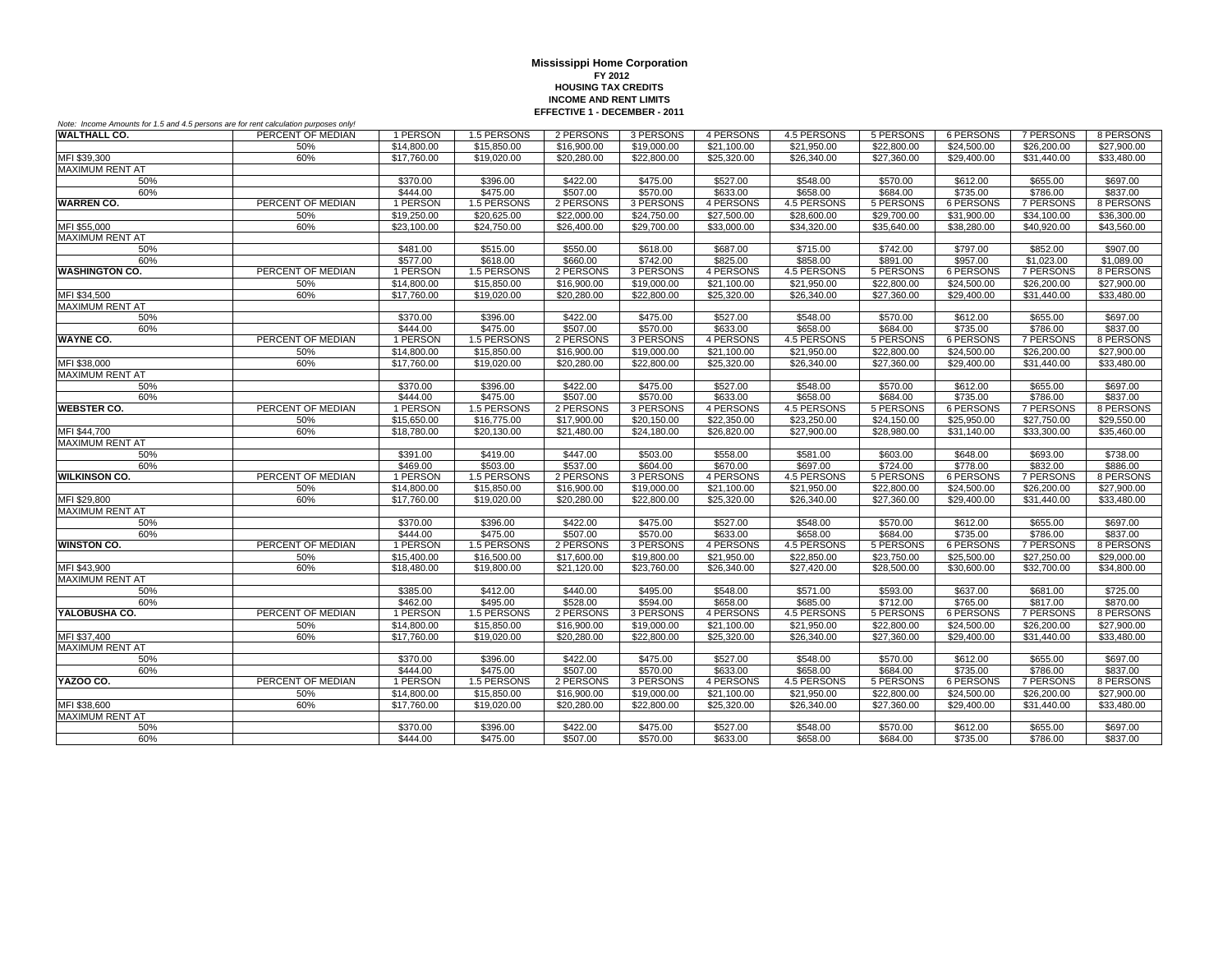### **EFFECTIVE 1 - DECEMBER - 2011Mississippi Home Corporation FY 2012 HOUSING TAX CREDITSHERA SPECIAL INCOME AND RENT LIMITS**

| <b>MARSHALL COUNTY, MS HMFA</b> | PERCENT OF MEDIAN         | 1 PERSON                | 1.5 PERSONS* | 2 PERSONS   | 3 PERSONS               | 4 PERSONS   | 4.5 PERSONS* | 5 PERSONS   | 6 PERSONS   | 7 PERSONS   | 8 PERSONS   |
|---------------------------------|---------------------------|-------------------------|--------------|-------------|-------------------------|-------------|--------------|-------------|-------------|-------------|-------------|
|                                 | 50% SPECIAL LIMITS        | \$17,050.00             | \$18,275.00  | \$19,500.00 | \$21,950.00             | \$24,350.00 | \$25,325.00  | \$26,300.00 | \$28,250.00 | \$30,200.00 | \$32,150.00 |
| MFI \$43,800                    | 60% SPECIAL LIMITS        | \$20,460.00             | \$21,930.00  | \$23,400.00 | \$26,340.00             | \$29,220.00 | \$34,530.00  | \$39,840.00 | \$33,900.00 | \$36,240.00 | \$38,580.00 |
| MAXIMUM RENT AT                 |                           |                         |              |             |                         |             |              |             |             |             |             |
| 50%                             |                           | \$426.00                | \$456.00     | \$487.00    | \$548.00                | \$608.00    | \$633.00     | \$657.00    | \$706.00    | \$755.00    | \$803.00    |
| 60%                             |                           | \$511.00                | \$548.00     | \$585.00    | \$658.00                | \$730.00    | \$863.00     | \$996.00    | \$847.00    | \$906.00    | \$964.00    |
| <b>CALHOUN CO.</b>              | PERCENT OF MEDIAN         | 1 PERSON                | 1.5 PERSONS* | 2 PERSONS   | 3 PERSONS               | 4 PERSONS   | 4.5 PERSONS* | 5 PERSONS   | 6 PERSONS   | 7 PERSONS   | 8 PERSONS   |
|                                 | 50% SPECIAL LIMITS        | \$15,250.00             | \$16,325.00  | \$17,400.00 | \$19,600.00             | \$21,750.00 | \$22,625.00  | \$23,500.00 | \$25,250.00 | \$27,000.00 | \$28,750.00 |
| MFI \$35,100                    | <b>60% SPECIAL LIMITS</b> | \$18,300.00             | \$19,590.00  | \$20,880.00 | \$23,520.00             | \$26,100.00 | \$27,150.00  | \$28,200.00 | \$30,300.00 | \$32,400.00 | \$34,500.00 |
| <b>MAXIMUM RENT AT</b>          |                           |                         |              |             |                         |             |              |             |             |             |             |
| 50%                             |                           | \$381.00                | \$408.00     | \$435.00    | \$490.00                | \$543.00    | \$565.00     | \$587.00    | \$631.00    | \$675.00    | \$718.00    |
| 60%                             |                           | \$457.00                | \$489.00     | \$522.00    | \$588.00                | \$652.00    | \$678.00     | \$705.00    | \$757.00    | \$810.00    | \$862.00    |
| <b>GREENE CO.</b>               | PERCENT OF MEDIAN         | 1 PERSON                | 1.5 PERSONS* | 2 PERSONS   | 3 PERSONS               | 4 PERSONS   | 4.5 PERSONS* | 5 PERSONS   | 6 PERSONS   | 7 PERSONS   | 8 PERSONS   |
|                                 | 50% SPECIAL LIMITS        | \$18,150.00             | \$19,450.00  | \$20,750.00 | \$23,350.00             | \$25,900.00 | \$26,950.00  | \$28,000.00 | \$30,050.00 | \$32,150.00 | \$34,200.00 |
| MFI \$51,200                    | 60% SPECIAL LIMITS        | \$21,780.00             | \$23,340.00  | \$24,900.00 | \$28,020.00             | \$31,080.00 | \$32,340.00  | \$33,600.00 | \$36,060.00 | \$38,580.00 | \$41,040.00 |
| <b>MAXIMUM RENT AT</b>          |                           |                         |              |             |                         |             |              |             |             |             |             |
| 50%                             |                           | \$453.00                | \$486.00     | \$518.00    | \$583.00                | \$647.00    | \$673.00     | \$700.00    | \$751.00    | \$803.00    | \$855.00    |
| 60%                             |                           | \$544.00                | \$583.00     | \$622.00    | \$700.00                | \$777.00    | \$808.00     | \$840.00    | \$901.00    | \$964.00    | \$1,026.00  |
| <b>LAFAYETTE CO.</b>            | PERCENT OF MEDIAN         | 1 PERSON                | 1.5 PERSONS* | 2 PERSONS   | 3 PERSONS               | 4 PERSONS   | 4.5 PERSONS* | 5 PERSONS   | 6 PERSONS   | 7 PERSONS   | 8 PERSONS   |
|                                 | 50% SPECIAL LIMITS        | \$23,750.00             | \$25,450.00  | \$27,150.00 | $\overline{$30,550.00}$ | \$33,900.00 | \$35,275.00  | \$36,650.00 | \$39,350.00 | \$42,050.00 | \$44,750.00 |
| MFI \$67,800                    | <b>60% SPECIAL LIMITS</b> | \$28,500.00             | \$30,540.00  | \$32,580.00 | \$36,660.00             | \$40,680.00 | \$42,330.00  | \$43,980.00 | \$47,220.00 | \$50,460.00 | \$53,700.00 |
| MAXIMUM RENT AT                 |                           |                         |              |             |                         |             |              |             |             |             |             |
| 50%                             |                           | \$593.00                | \$636.00     | \$678.00    | \$763.00                | \$847.00    | \$881.00     | \$916.00    | \$983.00    | \$1,051.00  | \$1,118.00  |
| 60%                             |                           | \$712.00                | \$763.00     | \$814.00    | \$916.00                | \$1,017.00  | \$1,058.00   | \$1,099.00  | \$1,180.00  | \$1,261.00  | \$1,342.00  |
| <b>LINCOLN CO.</b>              | PERCENT OF MEDIAN         | 1 PERSON                | 1.5 PERSONS* | 2 PERSONS   | 3 PERSONS               | 4 PERSONS   | 4.5 PERSONS* | 5 PERSONS   | 6 PERSONS   | 7 PERSONS   | 8 PERSONS   |
|                                 | 50% SPECIAL LIMITS        | \$16,700.00             | \$17,875.00  | \$19,050.00 | \$21,450.00             | \$23,800.00 | \$24,775.00  | \$25,750.00 | \$27,650.00 | \$29,550.00 | \$31,450.00 |
| MFI \$47,600                    | 60% SPECIAL LIMITS        | \$20,040.00             | \$21,450.00  | \$22,860.00 | \$25,740.00             | \$28,560.00 | \$29,730.00  | \$30,900.00 | \$33,180.00 | \$35,460.00 | \$37,740.00 |
| <b>MAXIMUM RENT AT</b>          |                           |                         |              |             |                         |             |              |             |             |             |             |
| 50%                             |                           | \$417.00                | \$446.00     | \$476.00    | \$536.00                | \$595.00    | \$619.00     | \$643.00    | \$691.00    | \$738.00    | \$786.00    |
| 60%                             |                           | \$501.00                | \$536.00     | \$571.00    | \$643.00                | \$714.00    | \$743.00     | \$772.00    | \$829.00    | \$886.00    | \$943.00    |
| SMITH CO.                       | PERCENT OF MEDIAN         | 1 PERSON                | 1.5 PERSONS* | 2 PERSONS   | 3 PERSONS               | 4 PERSONS   | 4.5 PERSONS* | 5 PERSONS   | 6 PERSONS   | 7 PERSONS   | 8 PERSONS   |
|                                 | 50% SPECIAL LIMITS        | \$16,300.00             | \$17,450.00  | \$18,600.00 | \$20,950.00             | \$23,250.00 | \$24,200.00  | \$25,150.00 | \$27,000.00 | \$28,850.00 | \$30,700.00 |
| MFI \$44,800                    | 60% SPECIAL LIMITS        | \$19,560.00             | \$20,940.00  | \$22,320.00 | \$25,140.00             | \$27,900.00 | \$29,040.00  | \$30,180.00 | \$32,400.00 | \$34,620.00 | \$36,840.00 |
| MAXIMUM RENT AT                 |                           |                         |              |             |                         |             |              |             |             |             |             |
| 50%                             |                           | \$407.00                | \$436.00     | \$465.00    | \$523.00                | \$581.00    | \$605.00     | \$628.00    | \$675.00    | \$721.00    | \$767.00    |
| 60%                             |                           | \$489.00                | \$523.00     | \$558.00    | \$628.00                | \$697.00    | \$726.00     | \$754.00    | \$810.00    | \$865.00    | \$921.00    |
| TIPPAH CO.                      | PERCENT OF MEDIAN         | 1 PERSON                | 1.5 PERSONS* | 2 PERSONS   | 3 PERSONS               | 4 PERSONS   | 4.5 PERSONS* | 5 PERSONS   | 6 PERSONS   | 7 PERSONS   | 8 PERSONS   |
|                                 | 50% SPECIAL LIMITS        | \$15,300.00             | \$16,400.00  | \$17,500.00 | \$19,700.00             | \$21,850.00 | \$22,725.00  | \$23,600.00 | \$25,350.00 | \$27,100.00 | \$28,850.00 |
| MFI \$38,300                    | 60% SPECIAL LIMITS        | \$18,360.00             | \$19,680.00  | \$21,000.00 | \$23,640.00             | \$26,220.00 | \$27,270.00  | \$28,320.00 | \$30,420.00 | \$32,520.00 | \$34,620.00 |
| <b>MAXIMUM RENT AT</b>          |                           |                         |              |             |                         |             |              |             |             |             |             |
| 50%                             |                           | \$382.00                | \$410.00     | \$437.00    | \$492.00                | \$546.00    | \$568.00     | \$590.00    | \$633.00    | \$677.00    | \$721.00    |
| 60%                             |                           | \$459.00                | \$492.00     | \$525.00    | \$591.00                | \$655.00    | \$681.00     | \$708.00    | \$760.00    | \$813.00    | \$865.00    |
| <b>TISHOMINGO CO.</b>           | PERCENT OF MEDIAN         | 1 PERSON                | 1.5 PERSONS* | 2 PERSONS   | 3 PERSONS               | 4 PERSONS   | 4.5 PERSONS* | 5 PERSONS   | 6 PERSONS   | 7 PERSONS   | 8 PERSONS   |
|                                 | 50% SPECIAL LIMITS        | \$15,200.00             | \$16,300.00  | \$17,400.00 | \$19,550.00             | \$21,700.00 | \$22,575.00  | \$23,450.00 | \$25,200.00 | \$26,950.00 | \$28,650.00 |
| MFI \$40,400                    | 60% SPECIAL LIMITS        | $\overline{$18,240.00}$ | \$19,560.00  | \$20,880.00 | \$23,460.00             | \$26,040.00 | \$27,090.00  | \$28,140.00 | \$30,240.00 | \$32,340.00 | \$34,380.00 |
| MAXIMUM RENT AT                 |                           |                         |              |             |                         |             |              |             |             |             |             |
| 50%                             |                           | \$380.00                | \$407.00     | \$435.00    | \$488.00                | \$542.00    | \$564.00     | \$586.00    | \$630.00    | \$673.00    | \$716.00    |
| 60%                             |                           | \$456.00                | \$489.00     | \$522.00    | \$586.00                | \$651.00    | \$677.00     | \$703.00    | \$756.00    | \$808.00    | \$859.00    |
|                                 |                           |                         |              |             |                         |             |              |             |             |             |             |

\*For rent calculation purposes only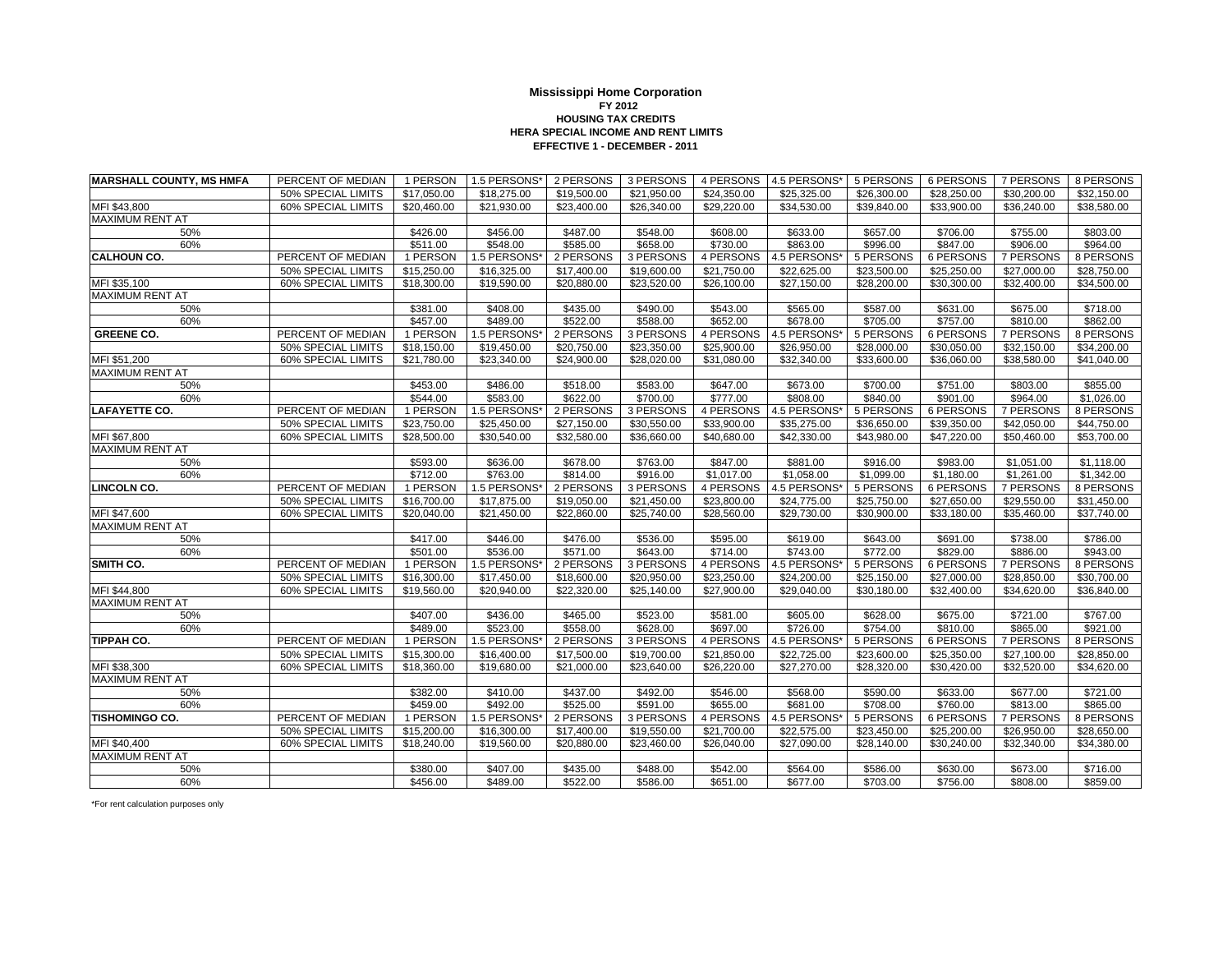## **EFFECTIVE 1 -DECEMBER - 2011Mississippi Home Corporation FY 2012 HOUSING TAX CREDITSHOLD HARMLESS INCOME AND RENT LIMITS**

**NOTE: Applicable only for developments placed in service by 12/31/08 in the counties referenced below**

| <b>Memphis, TN-MS-AR HMFA</b> | PERCENT OF MEDIAN         | 1 PERSON    | 1.5 PERSONS* | 2 PERSONS   | 3 PERSONS   | 4 PERSONS   | 4.5 PERSONS* | 5 PERSONS   | 6 PERSONS   | 7 PERSONS   | 8 PERSONS   |
|-------------------------------|---------------------------|-------------|--------------|-------------|-------------|-------------|--------------|-------------|-------------|-------------|-------------|
|                               | 50% SPECIAL LIMITS        | \$21,850.00 | \$23,400.00  | \$24,950.00 | \$28,050.00 | \$31,150.00 | \$32,400.00  | \$33,650.00 | \$36,150.00 | \$38,650.00 | \$41,150.00 |
| MFI \$59,100                  | 60% SPECIAL LIMITS        | \$26,220.00 | \$28,080.00  | \$29,940.00 | \$33,660.00 | \$37,380.00 | \$38,610.00  | \$39,840.00 | \$43,380.00 | \$46,380.00 | \$49,380.00 |
| <b>MAXIMUM RENT AT</b>        |                           |             |              |             |             |             |              |             |             |             |             |
| 50%                           |                           | \$546.00    | \$585.00     | \$623.00    | \$701.00    | \$778.00    | \$810.00     | \$841.00    | \$903.00    | \$966.00    | \$1,028.00  |
| 60%                           |                           | \$655.00    | \$702.00     | \$748.00    | \$841.00    | \$934.00    | \$965.00     | \$996.00    | \$1,084.00  | \$1,159.00  | \$1,234.00  |
| <b>CLARKE CO.</b>             | PERCENT OF MEDIAN         | 1 PERSON    | 1.5 PERSONS* | 2 PERSONS   | 3 PERSONS   | 4 PERSONS   | 4.5 PERSONS* | 5 PERSONS   | 6 PERSONS   | 7 PERSONS   | 8 PERSONS   |
|                               | 50% SPECIAL LIMITS        | \$15,150.00 | \$16,225.00  | \$17,300.00 | \$19,450.00 | \$21,600.00 | \$22,475.00  | \$23,350.00 | \$25,100.00 | \$26,800.00 | \$28,550.00 |
| MFI \$42,500                  | 60% SPECIAL LIMITS        | \$18,180.00 | \$19,470.00  | \$20,760.00 | \$23,340.00 | \$25,920.00 | \$26,970.00  | \$28,020.00 | \$30,120.00 | \$32,160.00 | \$34,260.00 |
| <b>MAXIMUM RENT AT</b>        |                           |             |              |             |             |             |              |             |             |             |             |
| 50%                           |                           | \$378.00    | \$405.00     | \$432.00    | \$486.00    | \$540.00    | \$561.00     | \$583.00    | \$627.00    | \$670.00    | \$713.00    |
| 60%                           |                           | \$454.00    | \$486.00     | \$519.00    | \$583.00    | \$648.00    | \$674.00     | \$700.00    | \$753.00    | \$804.00    | \$856.00    |
| <b>GRENADA CO.</b>            | PERCENT OF MEDIAN         | 1 PERSON    | 1.5 PERSONS* | 2 PERSONS   | 3 PERSONS   | 4 PERSONS   | 4.5 PERSONS* | 5 PERSONS   | 6 PERSONS   | 7 PERSONS   | 8 PERSONS   |
|                               | 50% SPECIAL LIMITS        | \$16,250.00 | \$17,400.00  | \$18,550.00 | \$20,850.00 | \$23,150.00 | \$24,100.00  | \$25,050.00 | \$26,900.00 | \$28,750.00 | \$30,600.00 |
| MFI \$45,300                  | <b>60% SPECIAL LIMITS</b> | \$19,500.00 | \$20,880.00  | \$22,260.00 | \$25,020.00 | \$27,780.00 | \$28,920.00  | \$30,060.00 | \$32,280.00 | \$34,500.00 | \$36,720.00 |
| MAXIMUM RENT AT               |                           |             |              |             |             |             |              |             |             |             |             |
| 50%                           |                           | \$406.00    | \$435.00     | \$463.00    | \$521.00    | \$578.00    | \$602.00     | \$626.00    | \$672.00    | \$718.00    | \$765.00    |
| 60%                           |                           | \$487.00    | \$522.00     | \$556.00    | \$625.00    | \$694.00    | \$723.00     | \$751.00    | \$807.00    | \$862.00    | \$918.00    |
| JONES CO.                     | PERCENT OF MEDIAN         | 1 PERSON    | 1.5 PERSONS* | 2 PERSONS   | 3 PERSONS   | 4 PERSONS   | 4.5 PERSONS* | 5 PERSONS   | 6 PERSONS   | 7 PERSONS   | 8 PERSONS   |
|                               | 50% SPECIAL LIMITS        | \$15,050.00 | \$16,125.00  | \$17,200.00 | \$19,350.00 | \$21,500.00 | \$22,375.00  | \$23,250.00 | \$24,950.00 | \$26,700.00 | \$28,400.00 |
| MFI \$41,600                  | <b>60% SPECIAL LIMITS</b> | \$18,060.00 | \$19,350.00  | \$20,640.00 | \$23,220.00 | \$25,800.00 | \$26,850.00  | \$27,900.00 | \$29,940.00 | \$32,040.00 | \$34,080.00 |
| MAXIMUM RENT AT               |                           |             |              |             |             |             |              |             |             |             |             |
| 50%                           |                           | \$376.00    | \$403.00     | \$430.00    | \$483.00    | \$537.00    | \$559.00     | \$581.00    | \$623.00    | \$667.00    | \$710.00    |
| 60%                           |                           | \$451.00    | \$483.00     | \$516.00    | \$580.00    | \$645.00    | \$671.00     | \$697.00    | \$748.00    | \$801.00    | \$852.00    |
| <b>LAUDERDALE CO.</b>         | PERCENT OF MEDIAN         | 1 PERSON    | 1.5 PERSONS* | 2 PERSONS   | 3 PERSONS   | 4 PERSONS   | 4.5 PERSONS* | 5 PERSONS   | 6 PERSONS   | 7 PERSONS   | 8 PERSONS   |
|                               | 50% SPECIAL LIMITS        | \$17,450.00 | \$18,700.00  | \$19,950.00 | \$22,450.00 | \$24,900.00 | \$25,900.00  | \$26,900.00 | \$28,900.00 | \$30,900.00 | \$32,900.00 |
| MFI \$45,800                  | <b>60% SPECIAL LIMITS</b> | \$20,940.00 | \$22,440.00  | \$23,940.00 | \$26,940.00 | \$29,880.00 | \$31,080.00  | \$32,280.00 | \$34,680.00 | \$37,080.00 | \$39,480.00 |
| MAXIMUM RENT AT               |                           |             |              |             |             |             |              |             |             |             |             |
| 50%                           |                           | \$436.00    | \$467.00     | \$498.00    | \$561.00    | \$622.00    | \$647.00     | \$672.00    | \$722.00    | \$772.00    | \$822.00    |
| 60%                           |                           | \$523.00    | \$561.00     | \$598.00    | \$673.00    | \$747.00    | \$777.00     | \$807.00    | \$867.00    | \$927.00    | \$987.00    |
| <b>LAWRENCE CO.</b>           | PERCENT OF MEDIAN         | 1 PERSON    | 1.5 PERSONS* | 2 PERSONS   | 3 PERSONS   | 4 PERSONS   | 4.5 PERSONS* | 5 PERSONS   | 6 PERSONS   | 7 PERSONS   | 8 PERSONS   |
|                               | 50% SPECIAL LIMITS        | \$17,550.00 | \$18,800.00  | \$20,050.00 | \$22,550.00 | \$25,050.00 | \$26,075.00  | \$27,100.00 | \$29,100.00 | \$31,100.00 | \$33,100.00 |
| MFI \$45,200                  | <b>60% SPECIAL LIMITS</b> | \$21,060.00 | \$22,560.00  | \$24,060.00 | \$27,060.00 | \$30,060.00 | \$31,290.00  | \$32,520.00 | \$34,920.00 | \$37,320.00 | \$39,720.00 |
| <b>MAXIMUM RENT AT</b>        |                           |             |              |             |             |             |              |             |             |             |             |
| 50%                           |                           | \$438.00    | \$470.00     | \$501.00    | \$563.00    | \$626.00    | \$651.00     | \$677.00    | \$727.00    | \$777.00    | \$827.00    |
| 60%                           |                           | \$526.00    | \$564.00     | \$601.00    | \$676.00    | \$751.00    | \$782.00     | \$813.00    | \$873.00    | \$933.00    | \$993.00    |
| LEE CO.                       | PERCENT OF MEDIAN         | 1 PERSON    | 1.5 PERSONS* | 2 PERSONS   | 3 PERSONS   | 4 PERSONS   | 4.5 PERSONS* | 5 PERSONS   | 6 PERSONS   | 7 PERSONS   | 8 PERSONS   |
|                               | 50% SPECIAL LIMITS        | \$19,650.00 | \$21,050.00  | \$22,450.00 | \$25,250.00 | \$28,050.00 | \$29,175.00  | \$30,300.00 | \$32,550.00 | \$34,800.00 | \$37,050.00 |
| MFI \$53,400                  | <b>60% SPECIAL LIMITS</b> | \$23,580.00 | \$25,260.00  | \$26,940.00 | \$30,300.00 | \$33,660.00 | \$35,010.00  | \$36,360.00 | \$39,060.00 | \$41,760.00 | \$44,460.00 |
| MAXIMUM RENT AT               |                           |             |              |             |             |             |              |             |             |             |             |
| 50%                           |                           | \$491.00    | \$526.00     | \$561.00    | \$631.00    | \$701.00    | \$729.00     | \$757.00    | \$813.00    | \$870.00    | \$926.00    |
| 60%                           |                           | \$589.00    | \$631.00     | \$673.00    | \$757.00    | \$841.00    | \$875.00     | \$909.00    | \$976.00    | \$1.044.00  | \$1.111.00  |
| OKTIBBEHA CO.                 | PERCENT OF MEDIAN         | 1 PERSON    | 1.5 PERSONS* | 2 PERSONS   | 3 PERSONS   | 4 PERSONS   | 4.5 PERSONS* | 5 PERSONS   | 6 PERSONS   | 7 PERSONS   | 8 PERSONS   |
|                               | 50% SPECIAL LIMITS        | \$18,100.00 | \$19,400.00  | \$20,700.00 | \$23,300.00 | \$25,850.00 | \$26,900.00  | \$27,950.00 | \$30,000.00 | \$32,100.00 | \$34,150.00 |
| MFI \$50,200                  | 60% SPECIAL LIMITS        | \$21,720.00 | \$23,280.00  | \$24,840.00 | \$27,960.00 | \$31,020.00 | \$32,280.00  | \$33,540.00 | \$36,000.00 | \$38,520.00 | \$40,980.00 |
| <b>MAXIMUM RENT AT</b>        |                           |             |              |             |             |             |              |             |             |             |             |
| 50%                           |                           | \$452.00    | \$485.00     | \$517.00    | \$582.00    | \$646.00    | \$672.00     | \$698.00    | \$750.00    | \$802.00    | \$853.00    |
| 60%                           |                           | \$543.00    | \$582.00     | \$621.00    | \$699.00    | \$775.00    | \$807.00     | \$838.00    | \$900.00    | \$963.00    | \$1,024.00  |
| TUNICA COUNTY, MS HMFA        | PERCENT OF MEDIAN         | 1 PERSON    | 1.5 PERSONS* | 2 PERSONS   | 3 PERSONS   | 4 PERSONS   | 4.5 PERSONS* | 5 PERSONS   | 6 PERSONS   | 7 PERSONS   | 8 PERSONS   |
|                               | 50% SPECIAL LIMITS        | \$16,450.00 | \$17,625.00  | \$18,800.00 | \$21,150.00 | \$23,500.00 | \$24,450.00  | \$25,400.00 | \$27,300.00 | \$29,150.00 | \$31,050.00 |
| MFI \$31,900                  | 60% SPECIAL LIMITS        | \$19,740.00 | \$21,150.00  | \$22,560.00 | \$25,380.00 | \$28,200.00 | \$29,340.00  | \$30,480.00 | \$32,760.00 | \$34,980.00 | \$37,260.00 |
| <b>MAXIMUM RENT AT</b>        |                           |             |              |             |             |             |              |             |             |             |             |
| 50%                           |                           | \$411.00    | \$440.00     | \$470.00    | \$528.00    | \$587.00    | \$611.00     | \$635.00    | \$682.00    | \$728.00    | \$776.00    |
| 60%                           |                           | \$493.00    | \$528.00     | \$564.00    | \$634.00    | \$705.00    | \$733.00     | \$762.00    | \$819.00    | \$874.00    | \$931.00    |

\*For rent calculation purposes only